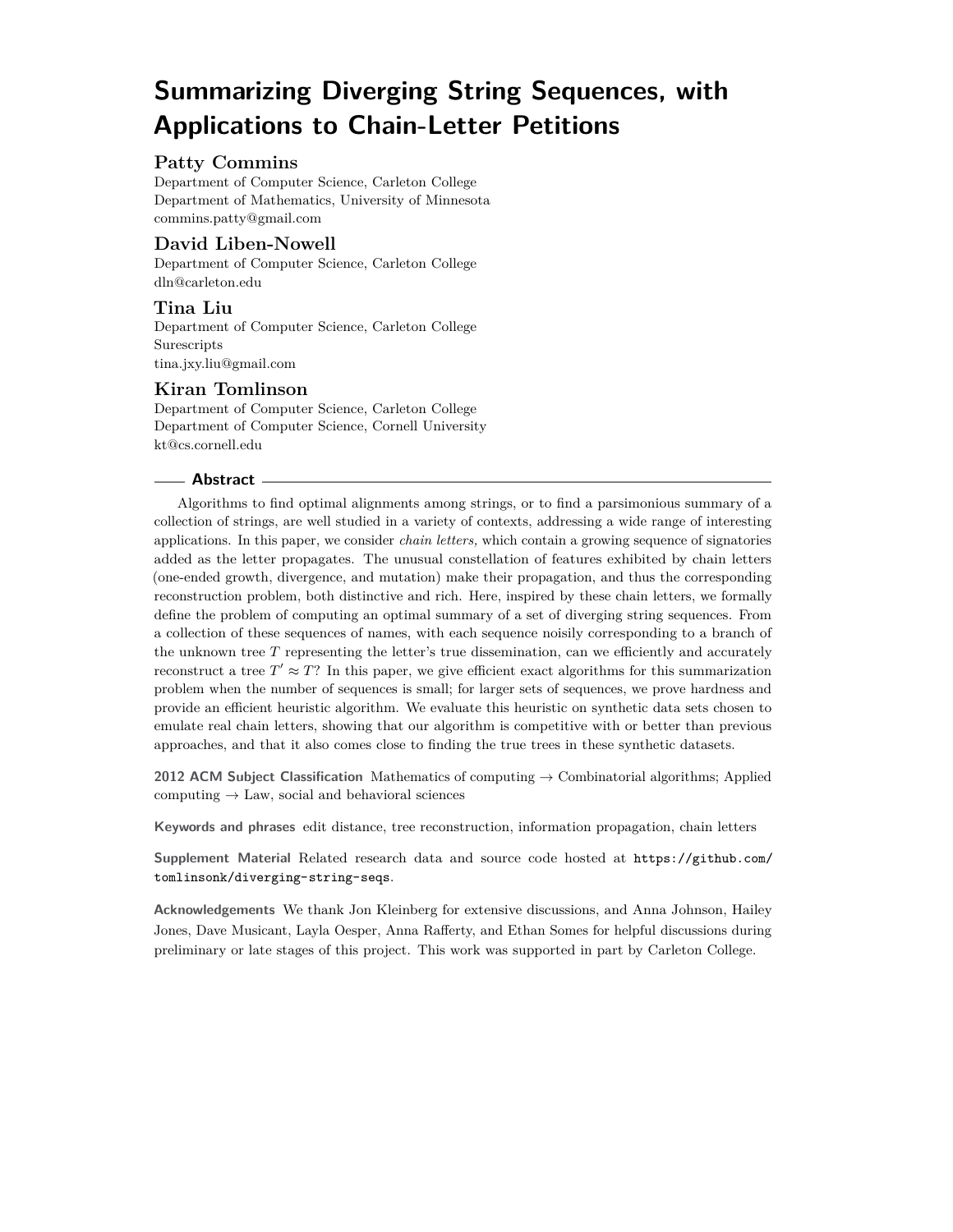# **1 Introduction**

In a range of computational settings, we are given a collection of strings and asked to construct some kind of parsimonious representation of the given set. The task becomes more interesting if the strings result from a generative process, especially if new strings arise from a mechanism involving both replication and mutation of old strings. Now the parsimonious representation might be a *tree* describing the generative history of this population, with nodes corresponding to the strings and the branching structure representing the evolutionary events that produced that population. At this level of description, a host of applications fall under this rubric: reconstructing a phylogeny from a set of genes, tracing the spread of a textual meme in a social network, inferring the version history of a document from its many copies. These domains differ in the way that replication and mutation occur—sometimes randomly ("by nature") and sometimes intentionally by humans embedded in a social structure—and, perhaps, whether some kind of selective pressure affects which strings survive or replicate.

Here, we consider a specific—and surprisingly rich—social setting in which a population of strings is generated: *chain letters.* Chain letters often feature an outlandish claim ("send a copy of this letter to ten friends, or you will have bad luck forever!"), but, more crucially, recipients are instructed to add their names to the document's end, make a copy, and send those copies to multiple friends. Importantly, every subsequent recipient may modify any part of the document, or copy it imprecisely; thus each document contains a list of signatures, representing an ordered (if noisy) trace of its particular path through the social network. In the present work, we study the problem of accurately reconstructing the underlying propagation tree from a set of signature lists. If the lists of signatures contained no errors, the problem would be trivial, but errors abound, including both point mutations and structural variants. (In real email-based chain-letter data, some signatories retyped names, often incorrectly, and both block deletions and duplications appear [\[29\]](#page-14-0). Worse, some copies of the emails are only available as low-quality scanned images, introducing further errors.)

**The propagation of chain letters.** There are three crucial properties in chain-letter–like contexts that, together, make this data intriguingly different from other settings:

- **(i)** *chain letters grow (at one end).* A document has an "active end," and a document typically changes via the deposition of additional text (another name) at its active end.
- **(ii)** *chain letters diverge.* A document can *split* to create multiple "children" documents, which share a prefix up to the split but have differing suffixes below. The split is at the active end; two documents that diverge grow independently after the branching point.
- **(iii)** *chain letters mutate.* Actors introduce noise: an individual sending a chain letter to a friend makes a (potentially imperfect) *copy* of that document, possibly introducing errors—and those errors are "inherited" by subsequent copies of the letter.

Given a collection of many copies of "the same" chain letter, each with its own sequence of names, one can seek to reconstruct the underlying true record of the propagation—both the structure of the propagation tree *and* the strings representing the true names of the signatories. Together, the above properties make this chain-letter reconstruction problem a tantalizing domain for parsimonious reconstruction: as the rate of noise in document copying increases, naturally the reconstruction problem becomes difficult, but there is a great deal of repetition in the input data, particularly near the root of the propagation tree.

**The present work.** We formally introduce the *Diverging String Sequence Summarization Problem (DSSSP):* given a collection X of sequences of strings (strings correspond to names,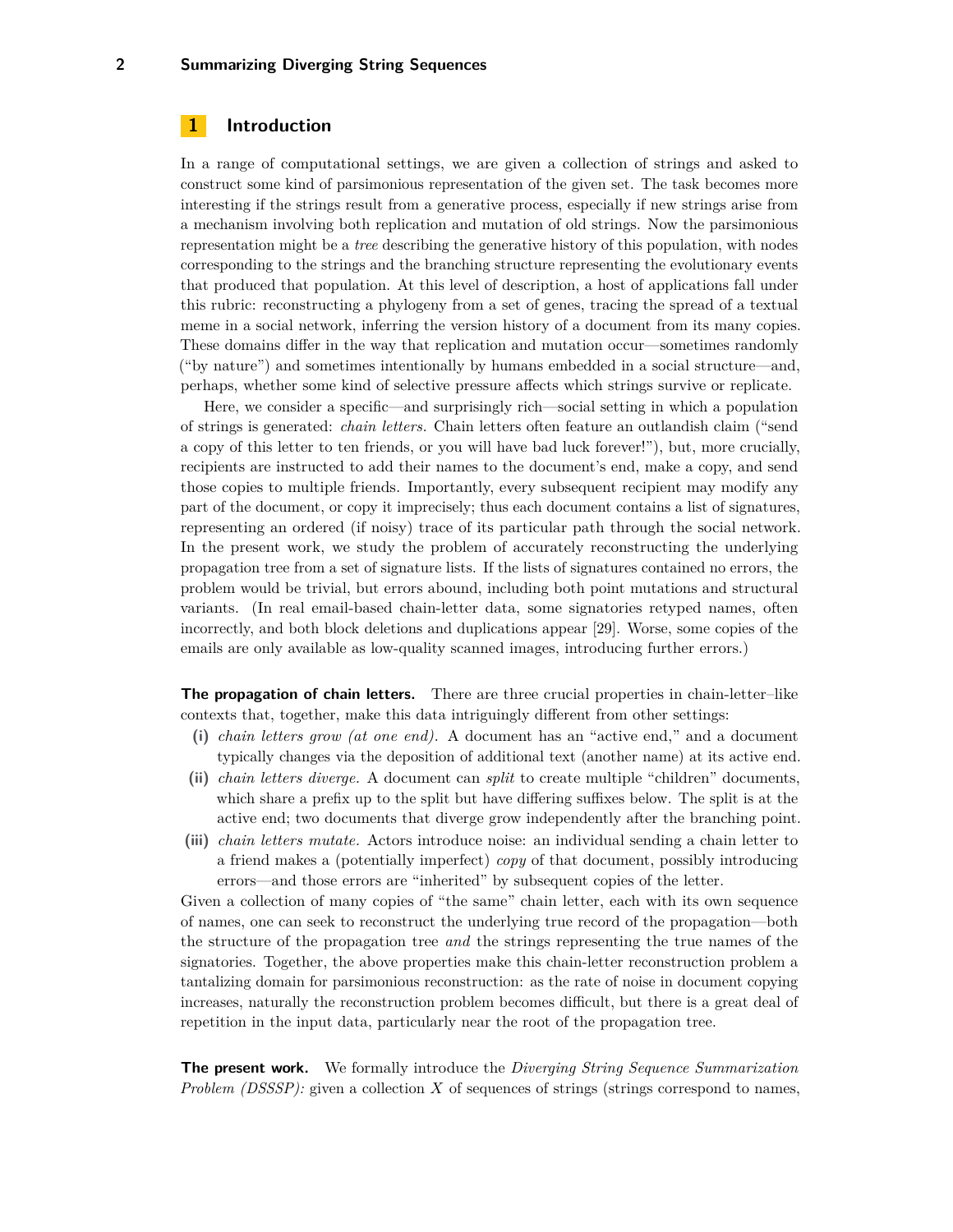and each sequence is a noisy list of names in an instantiation of a chain letter), we seek a tree *T* that optimally summarizes *X*. (Rather than using the language of chain letters, we will abstract away the particular application and discuss diverging string sequences in general.)<sup>[1](#page-2-0)</sup> What counts as an "optimal" summary depends on a tradeoff between two competing goods: the *accuracy* of *T* in representing the strings in the given sequences, and the *efficiency* of *T* in representing the given string sequences without too much redundancy. Our formal definition of the problem is parameterized to reflect the tradeoff between these two competing goods.

Our main theoretical results on DSSSP are (1) an efficient optimal algorithm for the case of *m* = 2 sequences, based on an approach we call *edit distance with give-up* (Theorem [4.1\)](#page-6-0); (2) a proof of hardness for large *m* (Theorem [5.1\)](#page-6-0); and (3) an exact polynomial-time algorithm for any fixed value of *m* (Theorem [5.2\)](#page-7-0). We also give a much more efficient heuristic algorithm for large *m*—using a combination of divergence-aware pairwise alignment and iterative merging, inspired by progressive alignment algorithms [\[13\]](#page-13-0)—and show empirically that it does a good job of reconstructing synthetically generated trees.

# **2 Related Work**

**Chain-letter data.** In joint work with Jon Kleinberg, the second author studied the propagation of a widespread email-based anti-war petition [\[29\]](#page-14-0). This work focused on the topological structure of the underlying propagation tree; subsequent research sought to explain the shape of the tree through stochastic branching processes [\[17\]](#page-13-1) or the rarity of sampled email copies [\[8\]](#page-13-2). The present work differs in that here we study the problem of accurately reconstructing the propagation tree from signature lists, rather than seeking to understand the structure of that tree. Still, examining the structure of the propagation tree presupposes a reconstructed tree, which in [\[29\]](#page-14-0) was done using a hard edit distance cutoff to decide whether two signatures belong to the same signatory. (See Section [7.2.](#page-9-0)) This specific aspect of our problem—do multiple signatures belong to the same signatory?—has been considered in other forms in the past, including error-tolerant recognition of strings with various error models [\[4,](#page-13-3) [34\]](#page-14-1), error correction of strings of regular languages [\[41\]](#page-14-2), and block edit models for approximate string matching [\[30\]](#page-14-3), all of which use various versions of edit distance.

Chain letters in paper form have also been investigated in the context of constructing a phylogeny based on variations in the text of the document itself (rather than a list of signatories) [\[3\]](#page-13-4), or the propagation of stories as a network [\[21\]](#page-13-5).

**Other forms of propagation.** In rare cases, a situation matching all three key features of chain letters has been studied—including a (controversial) model of the origin of life, based on layered clay accreting over time and even diverging and mutating [\[5,](#page-13-6)[6\]](#page-13-7). More common settings share two of the three features. For example, absent any errors, our reconstruction task is solved by a trie  $[10, 15]$  $[10, 15]$  summarizing a set of diverging strings. Online conversations  $[24]$  (e.g., comment threads or especially email threads) have an active end at which new contributions appear, and threads can diverge, but there is no obvious notion of mutation.

<span id="page-2-0"></span><sup>&</sup>lt;sup>1</sup> There is another layer of complication, literally: rather than viewing a document as a sequence of *characters,* we instead view it as a sequence of *signatures* (each of which is a string that consists of a sequence of characters). Thus there is a "two-level" view of edits, in which either an individual character can be corrupted (a single character-level edit within a particular signature) or an individual signature can be corrupted (an entire signature is deleted, inserted, or replaced by a different signature).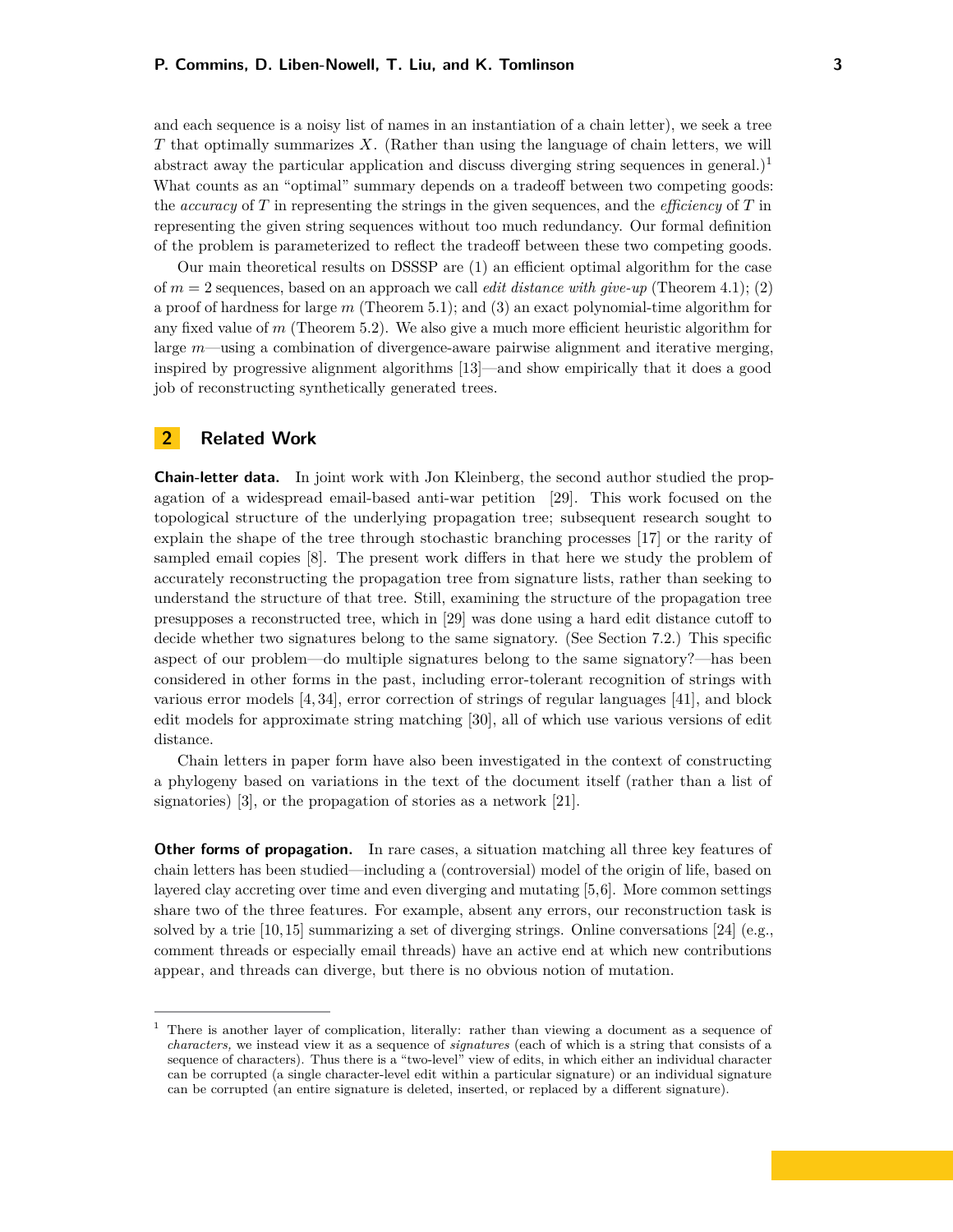There are also applications in which the objects of interest are strings that grow at one end, with noise but without meaningful divergence. In dendrochronology (the science of dating wood), approaches based on edit distance can be used to study sequences of growth rings in trees, which accumulate on one end, adjacent to the bark [\[44\]](#page-14-4).

By far, though, the best-studied settings that match two of our three features have strings that mutate and replicate, but have no "active end" at which growth occurs. This is the classical setting of phylogenetic reconstruction, but it also appears in many other contexts. Most prominent is the spread of news, memes, and rumors that evolve as versions are created and shared  $(e.g., [1, 16, 20, 25, 39])$  $(e.g., [1, 16, 20, 25, 39])$  $(e.g., [1, 16, 20, 25, 39])$  $(e.g., [1, 16, 20, 25, 39])$  $(e.g., [1, 16, 20, 25, 39])$  $(e.g., [1, 16, 20, 25, 39])$  $(e.g., [1, 16, 20, 25, 39])$ . Mutations in these cases differ from ours, though, in that the content of the information being spread can affect the type of mutations that occur, thereby affecting the likelihood of further propagation (and therefore the structure of the tree). Much of this work seeks to understand various types of dissemination and what factors may impact the propagation structure—different from the goal of reconstructing the underlying tree. Reconstruction of the evolutionary history of a collection of divergent objects is also well studied in a bafflingly wide variety of contexts, from version histories of code snippets in Stack Overflow [\[2\]](#page-13-14), to variations of the story "Little Red Riding Hood" [\[40\]](#page-14-7), to diverging cultural histories using textile data [\[31\]](#page-14-8).

**Reconstruction algorithms.** In addition to the algorithmic approaches to these various other forms of data, there is a voluminous literature on string alignment in the computational biology literature. The multiple sequence alignment problem is closely related to DSSSP, and many algorithms target a variety of challenges related to it (see [\[7,](#page-13-15) [22,](#page-13-16) [27,](#page-14-9) [36,](#page-14-10) [37,](#page-14-11) [42\]](#page-14-12), among many others). There is also work involving the alignment of amino acid sequences to reconstruct the history of proteins, including mutations and divergence events [\[12\]](#page-13-17).

# <span id="page-3-1"></span>**3 Summarizing Diverging String Sequences**

Before we formally define our abstract problem, we begin with some intuition, with terminology drawn from chain letters. Informally, a *name* is a string over a finite alphabet, and a *petition* is a sequence of names. We are given a *set* of petitions  $X = \{x_1, \ldots, x_m\}$ , and we seek the tree *T* that best summarizes the set *X*. But the "best" tree depends on a tradeoff between two competing goods: (i) the efficiency of  $T$  (its number of nodes), and (ii) the accuracy of *T* in representing the petitions in *X*.

Consider petitions  $x_1 =$  Aaa Bbb Ccc Ddd Eee and  $x_2 =$  Aaa Bbx Ccc Dxx Fff, with spaces separating names, as an example. Depending on the relative importance of efficiency and accuracy, there are *four* distinct "best" trees (see Figure [1\)](#page-3-0): a trivial tree that never diverges (if efficiency matters much more than accuracy); a tree that diverges upon any textual discrepancy (if accuracy matters much more); or two intermediate trees that diverge

<span id="page-3-0"></span>

**Figure 1** Four "best" trees for  $x_1 =$  Aaa Bbb Ccc Ddd Eee and  $x_2 =$  Aaa Bbx Ccc Dxx Fff.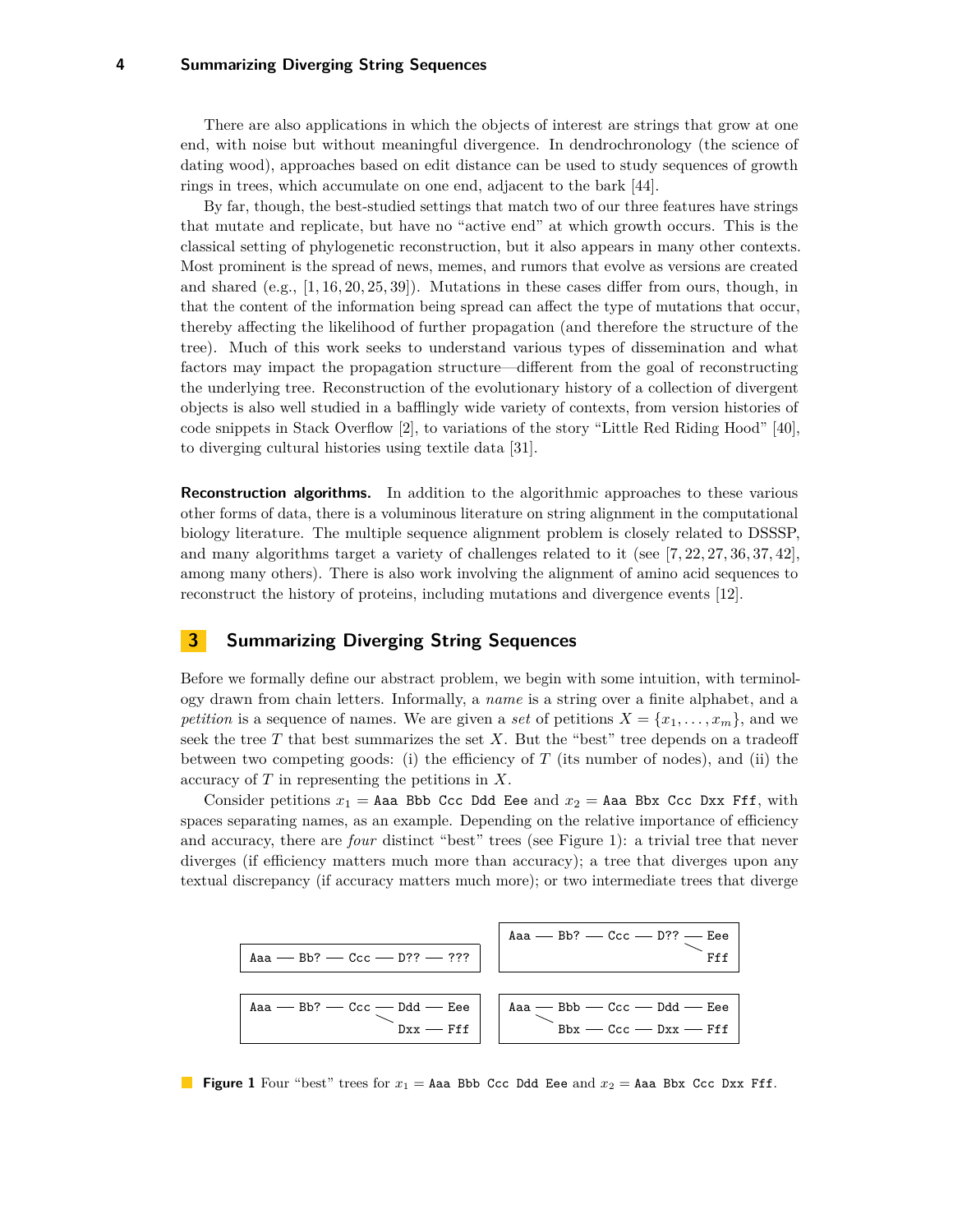after the Cccs or the D??s (depending on the cost–benefit of adding one node vs. paying for two textual errors).

# **3.1 Distance between a Summary Tree and a String Sequence**

To begin, we need to quantify how accurately a set *X* of string sequences is represented by a summary structure—and, more fundamentally, what it means to summarize *X*.

▶ Definition 3.1 (Labeled Summary Tree). Let X be a set of string sequences. A labeled summary tree of X is a pair  $\langle T, f \rangle$ , where T is a tree with each node labeled with a string, *and*  $f$  *is a function mapping each*  $x \in X$  *to a node*  $v_x$  *in*  $T$ *.* 

Let labelseq $_T(v_x)$  *denote the sequence of node labels on the path from the root of*  $T$  *to*  $v_x$ *.* 

That is, a summary of *X* consists of a labeled tree *T*, with a node of *T* designated to correspond to each sequence in *X*. To assess how accurately a string sequence  $x \in X$  is represented, we will compare x with labelseq<sub>T</sub> $(v_x)$ . Our metric will be a variation on the classical Levenshtein edit distance [\[26\]](#page-14-13), with two adjustments:

- **1.** Edit distance is usually defined between two strings, but we wish to compare two *sequences* of strings. We cannot simply concatenate the strings within each sequence and then use standard edit distance, as the edits would no longer respect string boundaries. As such, we need to define an edit distance with two levels of granularity.
- **2.** We insist that every string in each sequence  $x \in X$  be represented (perhaps with some error) in the tree. Thus, when we align *x* to its path in the tree, we do not allow deletion of strings in the sequence. (We forbid deletions from  $x \in X$  to preserve the intuition that the optimal summary tree for a singleton sequence  $X = \{x\}$  is a nonbranching path successively labeled by the strings in *x even when the cost of nodes is very high*.)

Let *x* be a string sequence, and let  $y =$  labelseq<sub>*T*</sub>( $v_x$ ). Our metric, then, is an asymmetric two-level variant of the edit distance between *x* and *y*, allowing deletions from *y* but not *x*:

▶ **Definition 3.2** (Asymmetric Edit Distance). Let *x* and *y* be string sequences. The asymmetric edit distance of x with respect to y, denoted  $AED(x, y)$ *, is the cost of the cheapest sequence of operations transforming x into y, where the allowable operations are inserting a string into x and substituting a string. (No string can be deleted from x.)*

*These operations' costs are given by (classical) edit distance* ED*: substituting w* 0 *for w costs*  $ED(w, w')$ ; *inserting a string w into x costs*  $ED(w, \varepsilon)$ *, where*  $\varepsilon$  *is the empty string. (Unless otherwise specified, all* ED *edits have unit cost, but we allow arbitrary cost matrices.)*

We compute  $AED(x, y)$  with a variation on the classical dynamic program for edit distance, forbidding deletions and using ED to compute the cost of inserting or substituting a string.

The *distance* between a string sequence x and summary tree  $\langle T, f \rangle$ , then, is given by  $\mathsf{AED}(x,\mathsf{labelseq}_T(f(x)))$ —i.e., the asymmetric edit distance between  $x$  and the label sequence on the path from root to the node corresponding to *x* in *T*.

#### **3.2 The Problem: Summary Trees for a Set of String Sequences**

We can now formally define our problem, where our objective function is—in the style of regularization in machine learning [\[18\]](#page-13-18)—a weighted sum of the accuracy of the summary tree (as measured by AED) and the simplicity of the tree (as measured by its number of nodes):

▶ Definition 3.3 (Diverging String Sequence Summarization Problem [DSSSP]). **Input:** *A set*  $X = \{x_1, x_2, ..., x_m\}$  *of string sequences and a nonnegative* node cost  $\lambda$ *.*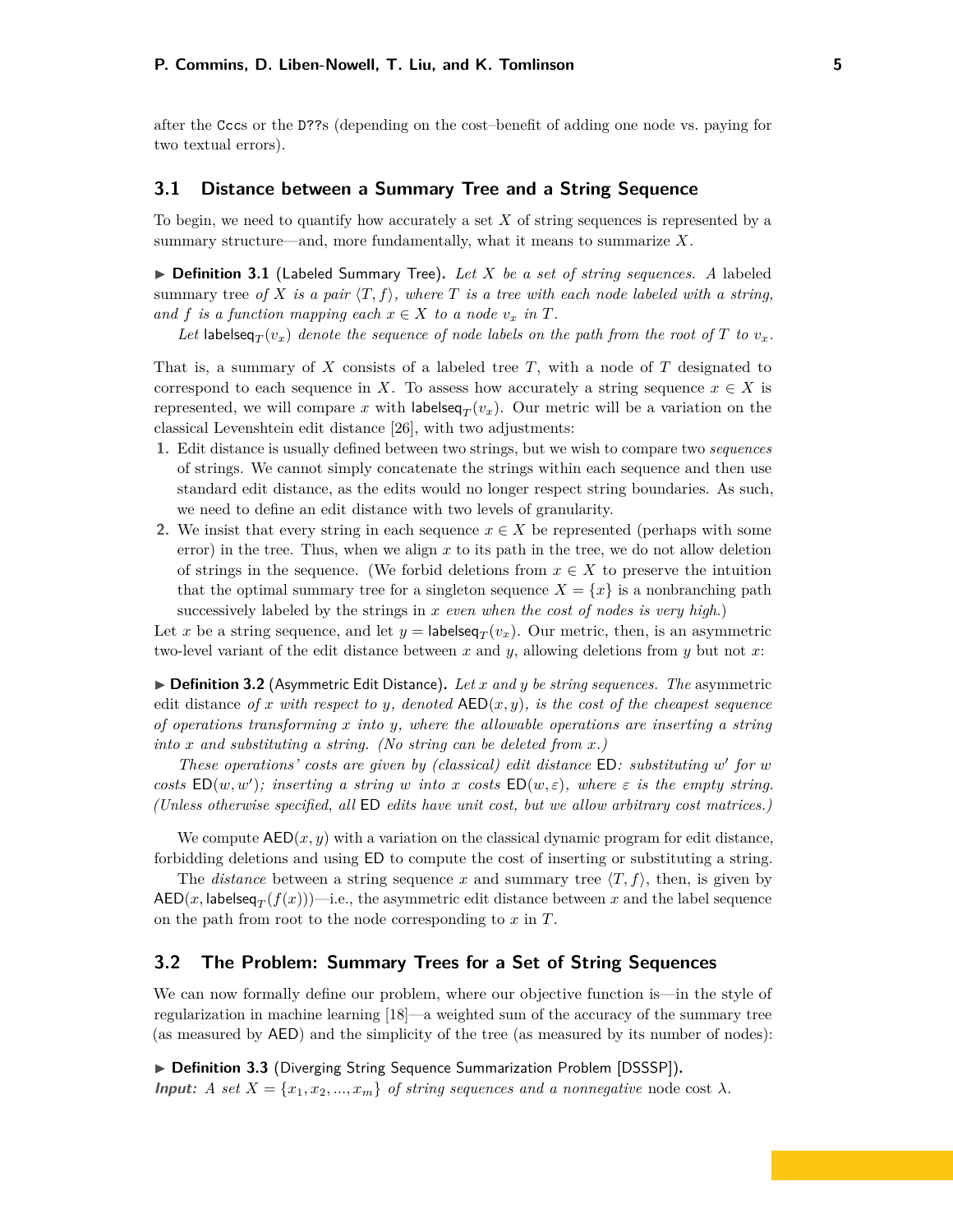<span id="page-5-0"></span>

**Figure 2** A set of string sequences and their optimal summary trees, for different ranges of *λ*. The • root node denotes the sentinel string starting every sequence; nodes marked by  $\{v_1, v_2, v_3\}$ correspond to the sequences  $\{x_1, x_2, x_3\}$ . The choice about whether to split Eve and Frank into two nodes (Figure [2b](#page-5-0) vs. [2c\)](#page-5-0) is a function of their edit distance,  $ED(Eve, Frank) = 5$ . When  $\lambda > 5$ , then it is cheaper to accept the cost of aligning both to a single label than to pay for an extra node.

**Output:** A labeled summary tree  $\langle T, f \rangle$  (i.e., a tree T and a function f mapping each  $x_i$  to *a* node *v*<sub>*i*</sub> in *T*) minimizing the following, where  $|T|$  denotes the number of nodes in *T*:

<span id="page-5-2"></span>
$$
\text{err}_{\lambda}(T) := \Big[\sum\nolimits_{i=1}^m \mathsf{AED}(x_i, \mathsf{labelseq}_T(v_i))\Big] + \lambda \cdot |T|.\tag{1}
$$

To ensure that *T* is a tree with a single root, we place sentinel values at the start of each sequence  $x_i$ . (Denote by |*T*| the number of *non-sentinel* nodes in *T*.) Note that  $\mathsf{AED}(x_i, \mathsf{labelseq}_T(v_i))$  is defined only if  $|x_i| \leq |\mathsf{labelseq}_T(v_i)|$ —that is, the depth of the node  $v_i$  in  $T$  is at least the number of strings in the sequence  $x_i$ —as it would otherwise be impossible to convert  $x_i$  into labelseq $_T(v_i)$  without deleting strings.

The parameter  $\lambda$  controls the tradeoff between trees that represent the input sequences accurately and trees that provide more concise summaries of the input set. When  $\lambda = 0$ , a trivial branch-immediately tree T is optimal; when  $\lambda = \infty$ , a trivial never-branching tree of depth  $\max_i |x_i|$  is. Intermediate values of  $\lambda$  give more interesting structures. See Figure [2.](#page-5-0)

#### **4 Solving DSSSP for Two Sequences: Edit Distance with Give-up**

Consider first the case of just two input sequences,  $m = |X| = 2$ . (Even with  $m = 2$ , the problem has interesting subtleties.) We can compute an optimal tree through an alignment algorithm we call *edit distance with give-up.* The resulting tree has exactly one leaf or two leaves; in the latter case, we call the tree a *bifurcation*.

As with AED, the idea is similar to the classical dynamic program for edit distance, but with one additional operation permitted: *give up* entirely on aligning the remaining portions of the sequences, and declare a split at this point. We also modify the costs in the edit distance dynamic program to reflect the  $\lambda$  per-node cost of each operation, corresponding to the node-cost term in  $\text{err}_{\lambda}(T)$ . Writing  $\text{EDG}(i, j, \lambda)$  to denote the cost of the best alignment of  $x_{i,\dots,|x|}$  and  $y_{j,\dots,|y|}$  under node cost  $\lambda$ , and writing  $EDG(x, y, \lambda) = EDG(1, 1, \lambda)$ , we have

<span id="page-5-1"></span>
$$
\mathsf{EDG}(|x|+1, |y|+1, \lambda) = 0
$$
\n
$$
\mathsf{EDG}(i, |y|+1, \lambda) = \lambda(|x| - i + 1) \qquad \text{for any } 0 \le i \le |x|
$$
\n
$$
\mathsf{EDG}(|x|+1, j, \lambda) = \lambda(|y| - j + 1) \qquad \text{for any } 0 \le j \le |y|
$$
\n
$$
(2)
$$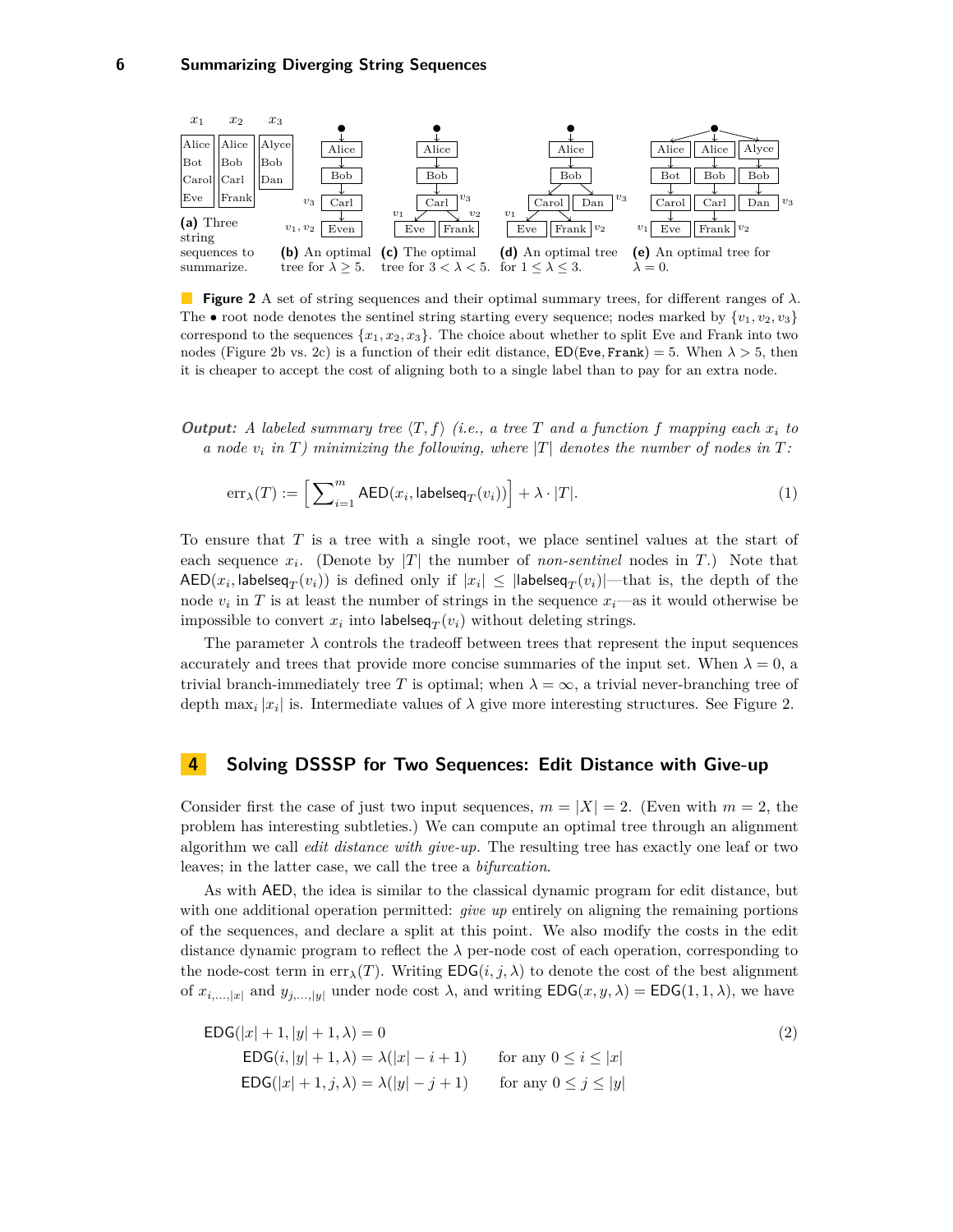<span id="page-6-1"></span>

**Figure 3** Constructing the tree in BUILDBIFURCATION $(x, y, \lambda)$ . Whenever a node corresponding to  $x_{|x|}$  or  $y_{|y|}$  is placed, we map the corresponding input sequence to that node of the bifurcation. We write "BB" to abbreviate BUILDBIFURCATION, and we output an empty tree when  $x = y = \varepsilon$ .

and, for any  $0 \leq i \leq |x|$  and any  $0 \leq j \leq |y|$ ,

$$
EDG(i, j, \lambda) = \min \begin{cases} \text{EDG}(i+1, j+1, \lambda) + \lambda + \text{ED}(x_i, y_j) & \text{(substitution)}\\ \text{EDG}(i, j+1, \lambda) + \lambda + \text{ED}(\varepsilon, y_j) & \text{(insertion)}\\ \text{EDG}(i+1, j, \lambda) + \lambda + \text{ED}(x_i, \varepsilon) & \text{(deletion)}\\ \lambda(|x| - i + 1) + \lambda(|y| - j + 1) & \text{(give up)} \end{cases}
$$

For example, consider the insertion case of the minimum. Here we match the string  $y_j$  with no corresponding entry in *x*, and recursively align  $y_{j+1,\dots,|y|}$  with  $x_{i,\dots,|x|}$ , with a total cost of

$$
\underbrace{\text{EDG}(i,j+1,\lambda)}_{\text{+}} \qquad \qquad + \qquad \underbrace{\lambda}_{\text{+}} \qquad \qquad + \qquad \underbrace{\text{ED}(\varepsilon,y_j)}_{\text{+}}
$$

 $\overline{\text{cost of alignment of remaining strings} \quad \text{cost of creating the root node} \quad \text{cost of inserting } y_j \text{ into labeled } T(x)$ 

The cost of "giving up"—i.e., declaring a split in the alignment—is large, requiring  $(|x| - i + 1)$ nodes on the *x* branch and  $(|y| - j + 1)$  on the *y* branch, each of which incurs cost  $\lambda$ .

Denote by BUILDBIFURCATION the natural dynamic programming algorithm that com-putes EDG using [\(2\)](#page-5-1). (We abuse notation: BUILDBIFURCATION $(x, y, \lambda)$  denotes either the resulting bifurcation or its cost. We can construct this bifurcation simultaneously with the construction of the alignment; see Figure [3.](#page-6-1))

BUILDBIFURCATION optimally solves DSSSP for  $m = 2$  sequences—i.e., the tree T built by BUILDBIFURCATION $(x, y, \lambda)$  minimizes  $err_{\lambda}(T)$ . (The proof is deferred to Appendix [A.](#page-15-0))

<span id="page-6-0"></span>**Theorem 4.1.** *The tree*  $T^* := \text{BULDBIFYACATION}(x, y, \lambda)$  *is an optimal summary tree for the string sequences*  $\{x, y\}$  *with node cost*  $\lambda$ *. Specifically,*  $\text{err}_{\lambda}(T^*) = \text{EDG}(x, y, \lambda)$ *.* 

Writing  $n = \max(|x|, |y|)$  to denote the length of the longer of the two sequences, and  $k = \max(\max_i |x_i|, \max_j |y_i|)$  to denote the length of the longest string in either sequence, then the running time of BUILDBIFURCATION $(x, y, \lambda)$  is  $O(n^2k^2)$ .

# <span id="page-6-2"></span>**5 Optimal Summaries of Larger Sets of String Sequences**

BUILDBIFURCATION efficiently finds the optimal summary tree for  $m = 2$  sequences, but DSSSP with large *m* is computationally intractable.

▶ **Theorem 5.1.** *DSSSP* (for an arbitrary number *m* of string sequences) is NP-hard.

**Proof (idea).** For large  $\lambda$ , hardness follows from a reduction from String Median, which we will encounter shortly.

While the reduction from Median String is simpler, we can also give an alternative reduction from Shortest Common Supersequence (SCS) [\[35\]](#page-14-14), which applies for smaller  $\lambda$  as well. (Note that SCS is hard in general, but for a small number of strings it is efficiently solvable [\[14\]](#page-13-19).) The details of the latter proof are in the appendix.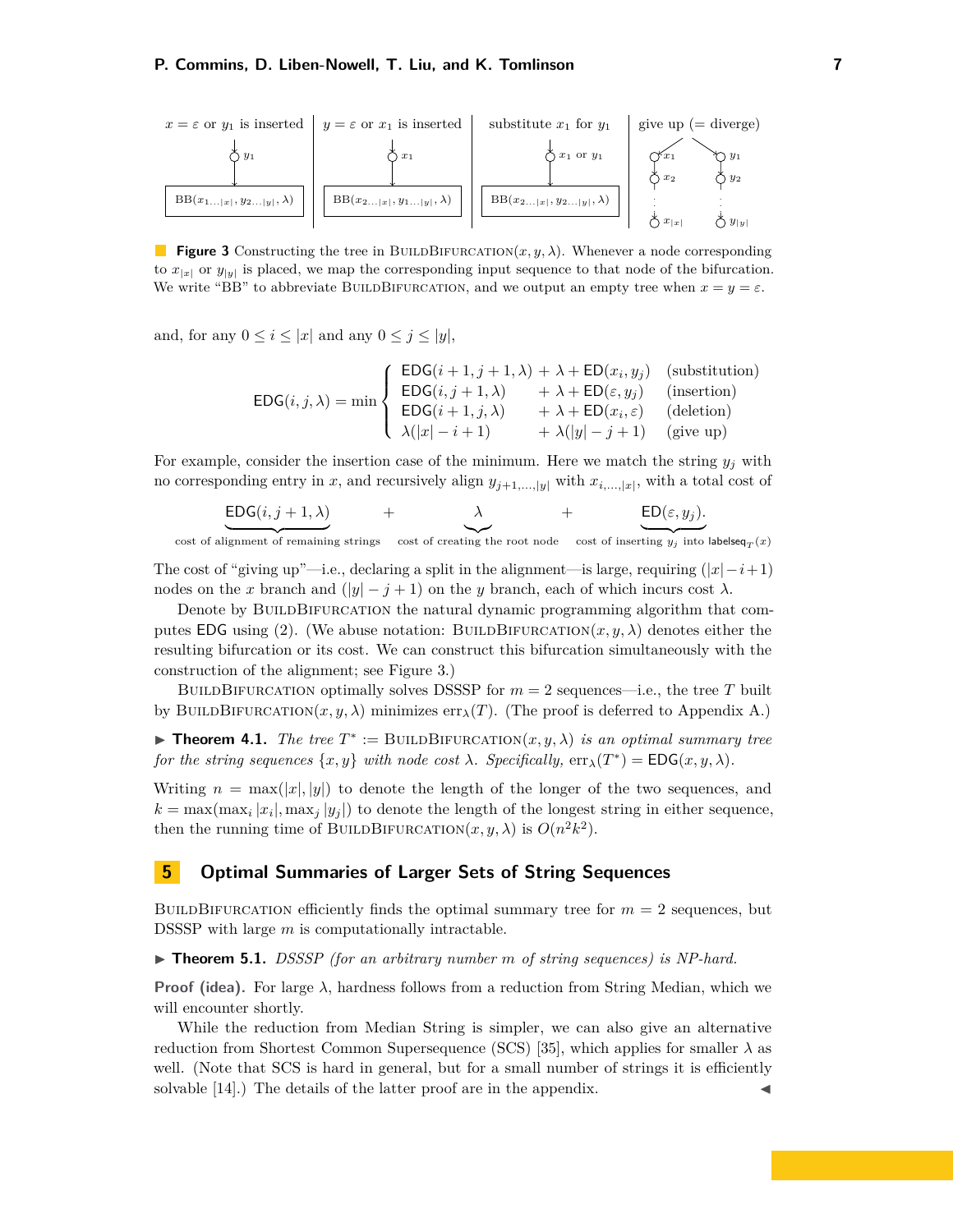<span id="page-7-1"></span>

**Figure 4** An example run of BUILDTREE $(X, \lambda)$  for  $\lambda = 2$  and the sequences from Figure [2.](#page-5-0)

On the other hand, if we are willing to tolerate running times that are exponential in *m* (but polynomial in the other measures of input size), we can solve DSSSP in polynomial time:

<span id="page-7-0"></span>**Find Theorem 5.2.** Let X be a set of string sequences, where  $m = |X|$  is the number of *sequences,*  $n = \max_i |x_i|$  *is the length of the longest sequence, and*  $k = \max_j \max_i |x_{i,j}|$  *is the length of the longest string in any of the sequences. Then there is an algorithm solving DSSSP* on *X* (for any  $\lambda$ ) that runs in time  $O(n^{m^2} \cdot 2^m \cdot k^m \cdot \text{poly}(k, m, n))$ .

**Proof.** The approach (see Figure [6](#page-17-0) in Appendix [A\)](#page-15-0) is brute force: we look at every possible tree topology  $\tau$ , which specifies, for any  $x, x' \in X$ , the indices *i* and *i'* into *x* and *x'* at which they diverge. Every  $\tau$  defines a set of nonbranching segments between divergences; the summary tree problem is then a collection of summary "path" problems, one per segment.

The path problem can be seen as multiple sequence alignment (MSA) [\[37\]](#page-14-11), solvable via dynamic programming [\[7\]](#page-13-15) (see also [\[22,](#page-13-16) [36,](#page-14-10) [42\]](#page-14-12)). To implement the MSA dynamic program, we must compute the cost of assigning a set of strings  $S = \{s_1, s_2, \ldots, s_\ell\}$  to a single node *u*. If we label *u* with the string *z*, then the alignment cost of this node is  $\lambda + \sum_i \text{ED}(s_i, z)$ ; thus the best label is the *string median* of *S*—that is, the string *z* minimizing the summed edit distance to the strings in *S*. While string median is NP-hard [\[11\]](#page-13-20), a dynamic programming algorithm solves string median for a fixed number of strings [\[37\]](#page-14-11) (see also [\[23,](#page-13-21) [33,](#page-14-15) [38\]](#page-14-16)).

There are  $O(n^{m \cdot (m-1)})$  tree topologies. Each defines a tree with  $\leq m$  leaves and thus  $\leq 2m$  nonbranching segments.

Each segment contains  $\leq m$  subsequences, each of length  $\leq n$ ; thus each multiple sequence alignment requires  $O(n^m)$  time [\[7\]](#page-13-15). Whenever we compute the string median of a candidate node, we have  $\leq m$  strings each of length  $\leq k$ ; computing these medians takes  $O((2k)^m)$ time [\[37\]](#page-14-11). Finally, it takes  $poly(k, m, n)$  time to compute  $err_{\lambda}(T)$  for each tree. Thus the overall running time is  $O(n^{m \cdot (m-1)} \cdot n^m \cdot (2k)^m \cdot \text{poly}(n, m, k)).$ 

# **6 An Efficient Heuristic for Larger Sets of Sequences**

Given DSSSP's hardness (Theorem [5.1\)](#page-6-0) and the abominable running time of our exact algorithm (Theorem [5.2\)](#page-7-0), we turn here to an efficient heuristic for DSSSP with larger *m*. Our algorithm is greedy, and seeks to repeatedly identify the pair of sequences in *X* with the longest shared prefix, and then merge that shared prefix into a single sequence (as in BUILDBIFURCATION). See Figure [4.](#page-7-1) There are several issues that we must resolve:

**Measuring and merging the shared prefix of**  $x_i$  **and**  $x_j$ . To calculate how well  $x_i$  and  $x_j$ match, we compute the  $EDG(x_i, x_j, \lambda)$  alignment. Define the *number of substitutions* (ignoring insertions and deletions) *in the pre-divergence section*  $p_{i,j}$  *of this alignment* as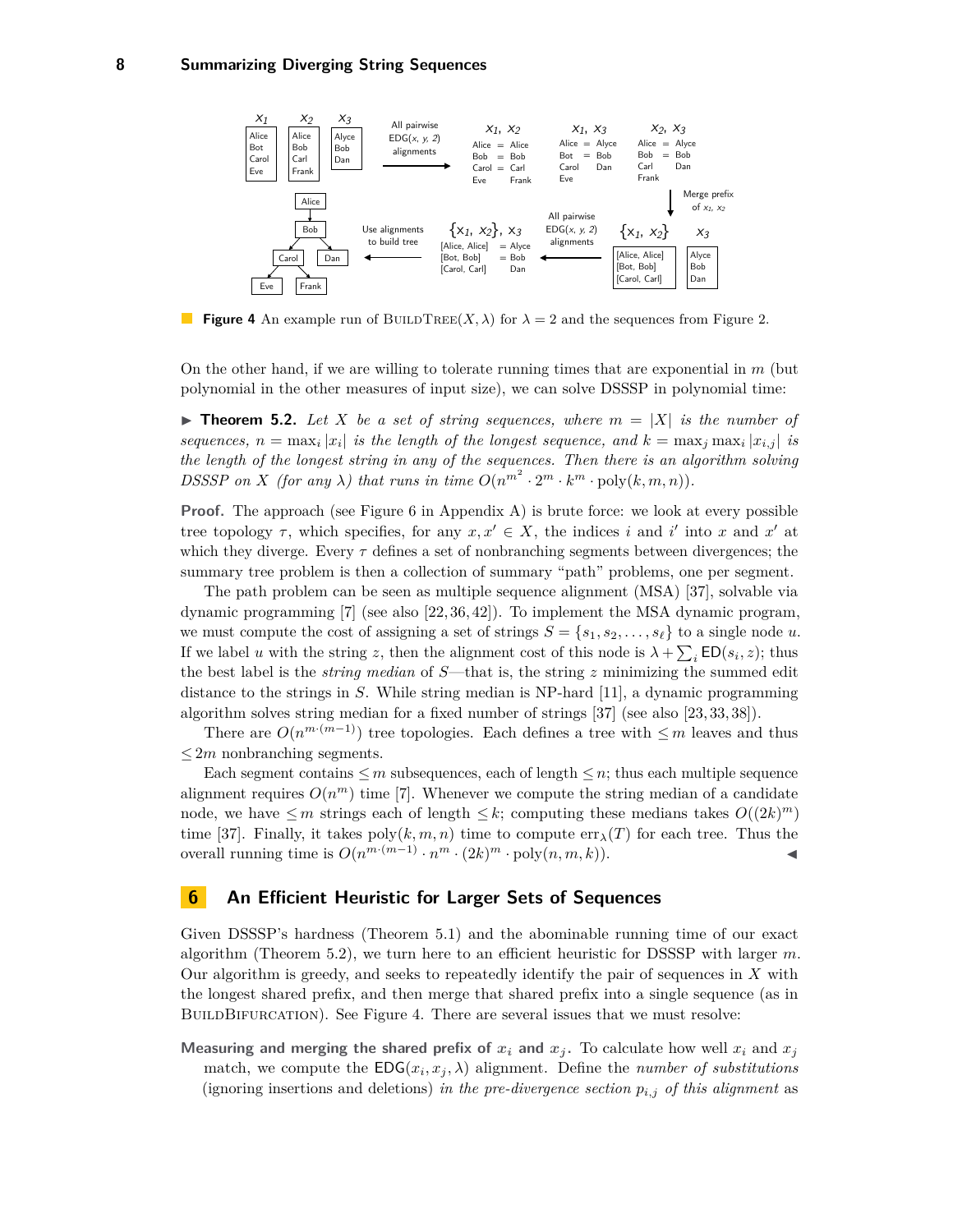their overlap. Then, for the pair  $\{x_i, x_j\}$  with the largest overlap, replace  $\{x_i, x_j\}$  with  $p_{i,j}$  in *X*. Note that  $p_{i,j}$  is a sequence of *lists of strings*, not a sequence of *strings*; thus we need to generalize EDG to sequences of lists of strings, not just individual strings.

**Reconciling labels in the final resulting tree.** Repeating this merging process will define a tree, except that each node is labeled by a *list* of strings, not just one.

To produce the final labels, we use the *medoid* string. For a list of strings *A*, the medoid of *A* is the string in *A* whose sum of edit distances to strings in *A* is minimized.[2](#page-8-0)

**Generalizing EDG to lists of strings.** Define the edit distance between a string *x* and a set of strings *X* as  $ED(x, X) := ED(x, \text{medoid}(X))$ —using the medoid of *X* as its representative string. Then, letting  $C(A, B)$  denote the cost of merging lists A and B, we define

<span id="page-8-1"></span>
$$
\mathcal{C}(A,B) := \sum_{x \in A \cup B} \mathsf{ED}(x, A \cup B) - \sum_{x \in A} \mathsf{ED}(x,A) - \sum_{y \in B} \mathsf{ED}(y,B). \tag{3}
$$

This cost quantifies the amount of additional disagreement incurred by merging the lists, relative to leaving them separate. Insertion and deletion costs are found using [\(3\)](#page-8-1) with a list of empty strings of appropriate length in place of  $x_i$  or  $y_j$ . We thus define the EDG recurrence (cf. Equation [\(2\)](#page-5-1)) for sequences of lists of strings *x* and *y* as follows:

$$
\mathsf{EDG}(i,j,\lambda) = \min \begin{cases} \mathsf{EDG}(i+1,j+1,\lambda) + \lambda + \mathcal{C}(x_i, y_j) & \text{(substitution)}\\ \mathsf{EDG}(i,j+1,\lambda) + \lambda + \mathcal{C}(\{|x_i|\text{ copies of }\varepsilon\}, y_j) & \text{(insertion)}\\ \mathsf{EDG}(i+1,j,\lambda) + \lambda + \mathcal{C}(x_i, \{|y_j|\text{ copies of }\varepsilon\}) & \text{(deletion)}\\ \lambda(|x|-i+1) + \lambda(|y|-j+1) & \text{(give up)} \end{cases}
$$

Define BUILDTREE $(X, \lambda)$  as the greedy iterative algorithm suggested above: until there is only one sequence left in *X*, find the pair of sequences  $x_i, x_j \in X$  with the largest number of substitutions in  $EDG(x_i, x_j, \lambda)$ , and replace  $\{x_i, x_j\}$  by their merged prefix  $p_{i,j}$ . (Save the post-divergence branches of the bifurcation; we will reattach those branches at the bottom of  $p_{i,j}$  in the final tree.) When there is only one sequence left, reattach all of the saved branches, and replace each node's list-of-strings label by the medoid of that label list. (See Figure [4.](#page-7-1))

# <span id="page-8-3"></span>**7 Evaluation and Parameter Selection**

BUILDTREE is suboptimal both because greedy merging can yield a poor topology and because medoids can be poor node labels; see Examples [7.1](#page-8-2) and [7.2.](#page-9-1) Still, we will show that it nonetheless performs well on simulated data, suggesting that it is a good heuristic.

<span id="page-8-2"></span>► Example 7.1 (A bad example for greedy merging). Consider the instance

 $x_1 =$ a b c  $x_2 =$ a b d  $x_3 =$ a e d  $x_4 =$ a e f

with  $0.5 < \lambda < 1$ . The optimal tree  $T^*$  is shown below, with  $\text{err}_{\lambda}(T^*) = 7\lambda$ . However, BUILDTREE will choose to merge sequences with the most closely aligned pair of sequences according to the EDG alignment. In this case, it would choose to merge  $x_2$  and  $x_3$  first. The tree *T* returned by BUILDTREE has  $err_{\lambda}(T) = 5\lambda + 2$ , making it suboptimal.

<span id="page-8-0"></span><sup>2</sup> When we say "the" medoid of *A*, we mean the lexicographically first medoid of *A*. (Which medoid we choose never affects the sum of the distances at hand—e.g., in the sums in [\(3\)](#page-8-1)—but we need to identify one in particular for the summands to be well-defined.) Note that the medoid, unlike the median, must be an element of *A*; we use it because it is efficiently computable (unlike median) and is a  $(2 - o(1))$ -approximation to the median (an implication of the triangle inequality).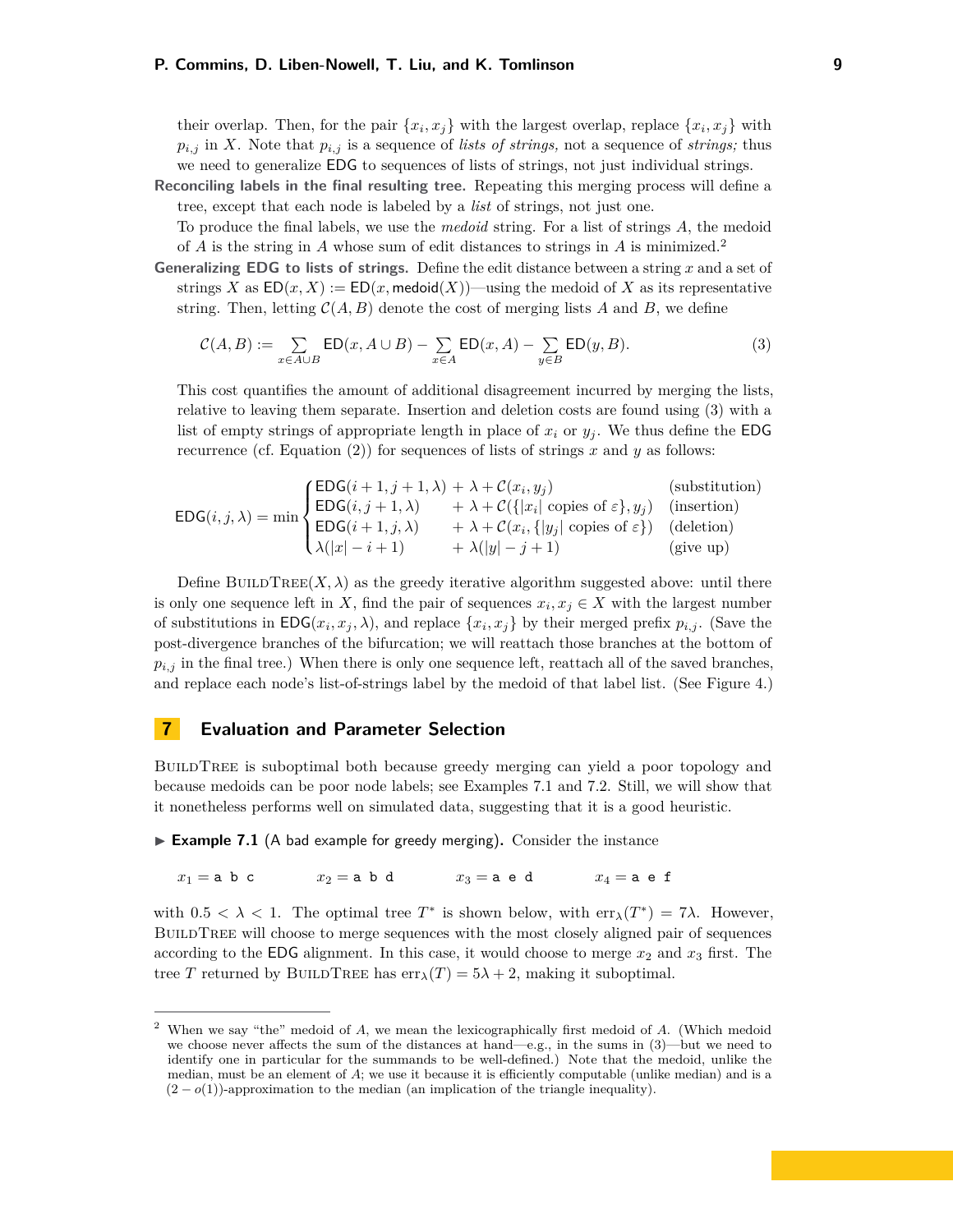

<span id="page-9-1"></span>**Example 7.2** (A bad example for medoids). Consider the set  $S = \{XABC, ABXC, ABCX\}$ , where each string sequence contains just one string. For large  $\lambda$ , the optimal tree is just a single node. Here the optimal label is the median ABC, which has total edit distance 4 to the set *S*; the medoid label ABCX has total edit distance 6 to *S*.

# **7.1 Generating Synthetic Data**

We will generate synthetic data based on several parameters: the number *m* of string sequences, the string length *k*, a string substitution probability  $\sigma_s$ , a string deletion probability  $\delta_s$ , a character substitution probability  $\sigma_c$ , and a character deletion probability  $\delta_c$ .

We generate trees using branching processes (i.e., *Galton–Watson trees* [\[43\]](#page-14-17)): each node chooses to have exactly *i* children with probability  $p_i$ ; we fix  $p_0 = 0.03$ ,  $p_1 = 0.94$ , and  $p_2 = 0.03$  to approximate real email petition data [\[17,](#page-13-1)[29\]](#page-14-0). We generate a Galton–Watson tree *T* until it has *m* leaves, restarting if the branching process terminates early. We label each node  $u \in T$  with a random alphabetic string  $\ell(u)$  of length  $k$ . Let  $x_i$  denote labelseq $T(u_i)$ for the *i*th leaf  $u_i$ . Call T the *true tree,*  $\ell$  the *true labels,* and  $x_i$  the *true sequences.* 

Now, we simulate noisy propagation. To mirror petition data derived from low-quality scans of printed emails, we introduce string- and character-level errors in separate phases:

- (1) *string-level errors (which are inherited).* Each node *u* inherits from its parent *p* the noisy history  $h_p$  of its ancestral labels. (The root "inherits" an empty sequence.) The node *u* (further) corrupts  $h_p$ : for each string in  $h_p$ , substitute it with a random alphabetic string of length *k* with probability  $\sigma_s$ , and delete it with probability  $\delta_s$ . Finally, node *u* appends its true label  $\ell(u)$  to  $h_p$ ; call the resulting sequence  $h_u$ . Now each leaf *u* stores  $h_u$ , a noisy version of labelseq<sub>*T*</sub>(*u*). Let  $X' = \{x'_1, \ldots, x'_m\}$  be the set of histories at the leaves.
- (2) *character-level errors (which appear independently).* For each  $x_i' \in X'$ , substitute each character in each string in  $x_i'$  with a random character with probability  $\sigma_c$ , and delete the character with probability  $\delta_c$ . Let  $X'' = \{x''_1, \ldots, x''_m\}$  be the resulting sequences.

Our experiments use string length  $k = 25$ , string error rates  $\sigma_s = \delta_s = 0.001$ , character error rates  $\sigma_c = \delta_c = 0.1$ , and  $m \in \{15, 100\}$ . Because string-level errors compound, 0.001 is a nontrivial error rate (roughly comparable to the 10% character-level error rate).

# <span id="page-9-0"></span>**7.2 Comparing Reconstruction to Synthetic Ground Truth**

We generate a true tree *T*, with true sequences  $X = \{x_1, \ldots, x_m\}$  and corrupted sequences  $X'' = \{x''_1, \ldots, x''_m\}$ . We then use our heuristic algorithm to build a reconstructed tree  $T' =$ BUILDTREE( $X''$ ,  $\alpha$ ), for some choice of a node-cost parameter  $\alpha$  to use in the reconstruction algorithm. (See Section [7.3](#page-11-0) regarding how to choose  $\alpha$ .) Note the distinction between the reconstruction parameter  $\alpha$  and the evaluation parameter  $\lambda$ : BUILDTREE seeks to optimize  $\text{err}_{\alpha}(T')$  for some value of  $\alpha$ , but we can assess the quality of  $T'$  using  $\text{err}_{\lambda}(T')$  whether or not  $\alpha = \lambda$ , to evaluate sensitivity to  $\alpha$ .

We will compare the quality of BUILDTREE to the threshold-based reconstruction algorithm from [\[29\]](#page-14-0), which we briefly describe here. (1) Construct a weighted directed graph *G* with nodes labeled by all strings in all  $x \in X$ , and with an  $a \to b$  edge if string a immediately precedes string *b* in any sequence  $x \in X$ . The weight of this edge is the *number* of sequences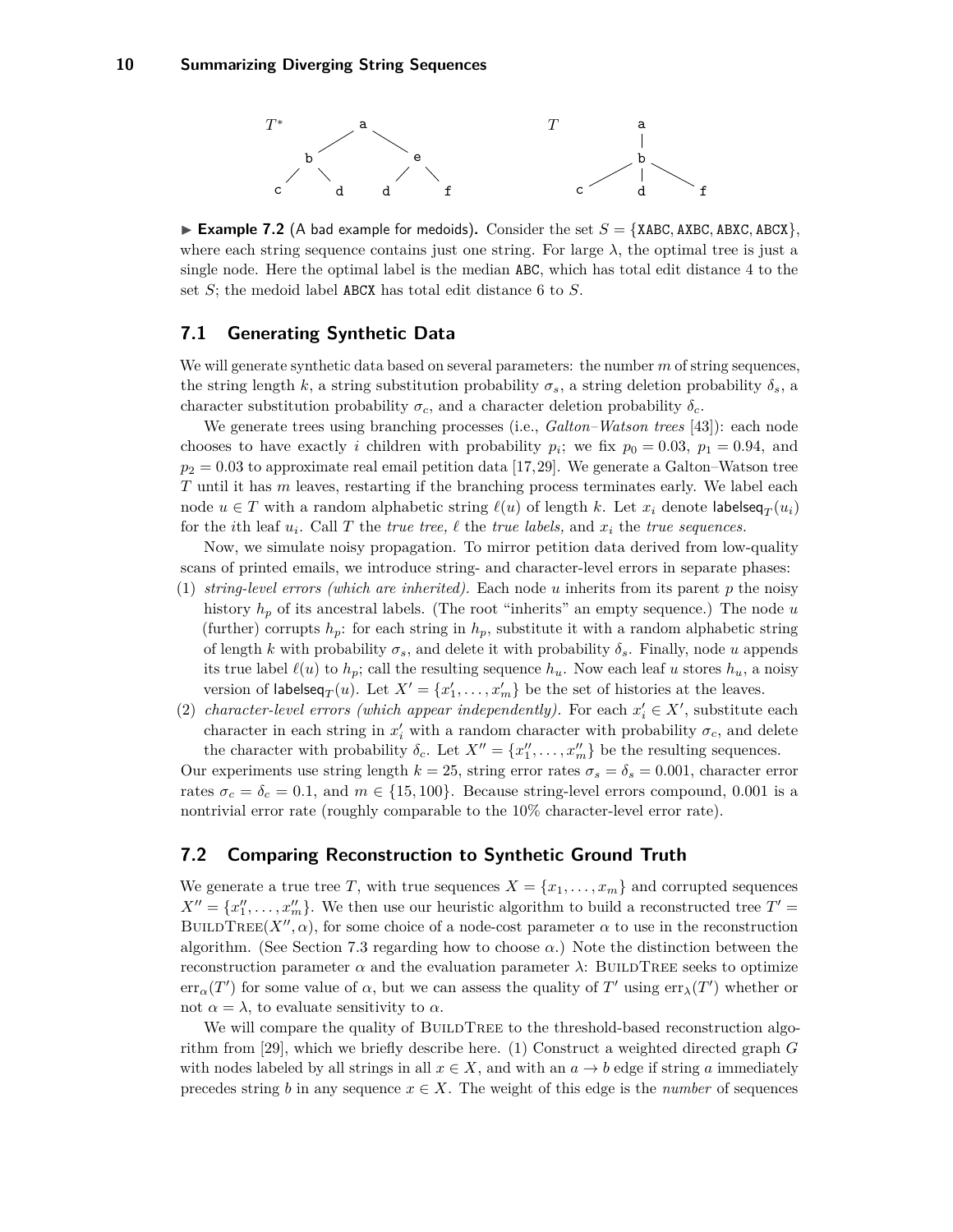<span id="page-10-0"></span>

(a) Error under  $\text{err}_{\lambda}(T)$  with  $|X| = 100$ , for several  $\lambda$  values, averaged across 8 trials.



**(b)** Error under  $err_{10}(T)$  with  $|X| = 15$ , averaged across 500 trials. Smaller *X* makes the error smaller than in (a), but the trend is similar.

**(c)** Error under ordered tree edit distance (TED) on a  $|X| = 15$  dataset. The dash-dotted line shows TED between  $\tilde{T}$  and the real tree.

**Figure 5** Comparing BUILDTREE(*X, α*) to the algorithm from [\[29\]](#page-14-0) with edit-distance threshold  $\beta$ . Shaded regions in (a) and (b) show standard deviations across the stated number of trials. Observe the flat-bottomed basin shape of the error curve for BUILDTREE( $X, \alpha$ ) as  $\alpha$  varies: high error rates when  $\alpha$  < 5 and when  $\alpha$  > 20, and roughly constant low error for all  $\alpha$  in between.

 $x \in X$  containing *a* and *b* successively. (2) To handle minor signature errors, treat two signatures as equivalent if they follow equivalent signatories and have an edit distance below a fixed threshold *β*. (3) Compute the tree as a max-weight spanning arborescence of *G*, with extraneous nodes pruned away. (Note that  $\beta$  is on the same scale as  $\alpha$ ; it defines a cutoff of  $ED(a, a')$  indicating when *a* and *a'* should be assigned to two nodes versus one.)

**Measures of performance.** We assess the quality of our reconstructed trees  $T'$  in two ways. First, we use the  $err_{\lambda}(T')$  measure from [\(1\)](#page-5-2), the sum of  $\lambda \cdot |T'|$  and all label distances. Second, we use *tree edit distance* (TED) to compare the structure of  $T'$  to the true tree  $T$ . Edit distance between unordered trees is NP-hard [\[46\]](#page-14-18), so we estimate the distance by ordering our trees and computing *ordered* TED using Zhang–Shasha [\[45\]](#page-14-19), as implemented by Henderson  $[19]$ . (Specifically, we recursively order sibling nodes in  $T'$  to minimize the number of leaf order inversions with respect to *T*. As the number of siblings is typically small, this order is not expensive to compute.) To better interpret our results, we also compute TED to a tree with the correct structure but with label corruptions, denoted  $\tilde{T}$ ; this represents the best reconstruction we could hope for (without computing medians). We construct  $\tilde{T}$ by labeling the ancestors of each leaf  $u_i$  using the noisy history  $h_{u_i}$  (picking the medoid for nodes assigned multiple labels), deleting nodes with empty labels.

**Evaluation results.** We generated a tree *T* with  $m = 100$  sequences, and corrupted sequences *X*<sup>0</sup> (with 8 independent trials generating different *X*<sup>0</sup> from *T*). Figure [5a](#page-10-0) compares err<sub>*λ*</sub>(·) of our reconstruction with the method from [\[29\]](#page-14-0), showing that BUILDTREE performs significantly better over a range of  $\lambda$  values. These trees were too big to compute tree edit distance, which is computationally prohibitive.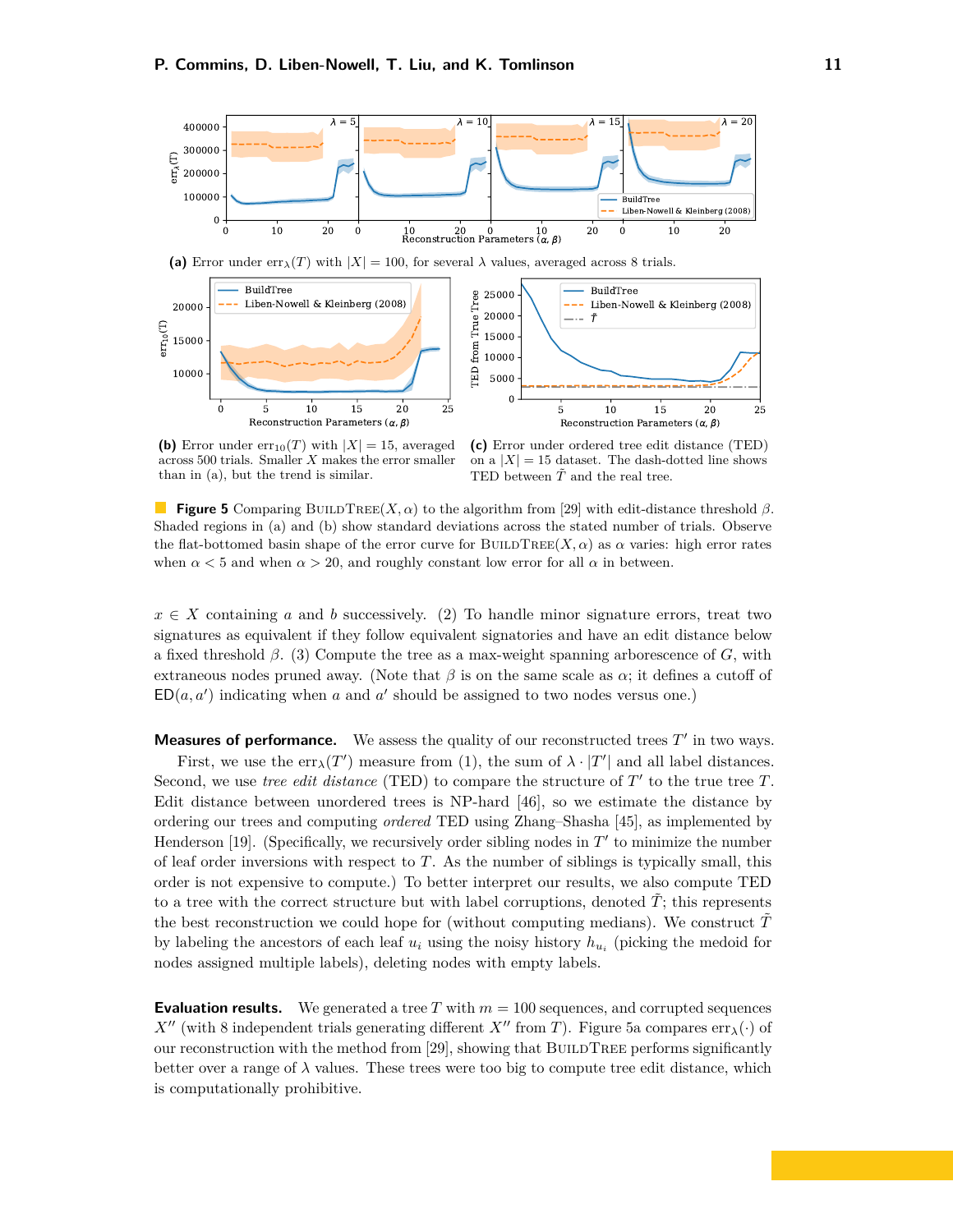In addition, we generated a tree with  $m = 15$  sequences and introduced error in 500 trials. Figure [5](#page-10-0) shows both  $err_{10}(T)$  (Figure [5b\)](#page-10-0) and TED (Figure [5c\)](#page-10-0) between the reconstructed tree *T* and the true tree *T*. For many values of  $\alpha$ , BUILDTREE(*X<sup>0</sup>*,  $\alpha$ ) produces significantly better solutions than the method from [\[29\]](#page-14-0), as shown by the  $err_{10}(T)$  measure. It is also competitive at  $\alpha = 20$  according to (ordered) tree edit distance, a metric BUILDTREE was not designed to optimize.

### <span id="page-11-0"></span>**7.3 How Should the Node Cost be Selected?**

To reconstruct a tree from real sequence data, we must select a value for the reconstruction parameter  $\alpha$ . If  $\alpha$  is too low, nodes are too cheap and trees diverge too early; if  $\alpha$  is too high, nodes are too costly and trees branch too rarely. But what value should we choose?

Intuitively, we wish to map two (corrupted) strings to the same node if they are (corruptions of) the same true string. Imagine two strings *u* and  $v \neq u$ , and let *u'*, *u''*, and *v'* be the result of independently introducing errors to *u*, *u*, and *v*, respectively. We desire a value of *α* so that  $u'$  and  $u''$  would probably be mapped to the same node, but  $u'$  and  $v'$  probably diverge. That is, the cost of creating a new node should be greater than the cost of aligning two corrupted versions of the same string, but the cost of diverging should be less than the cost of deleting/inserting all remaining strings. Thus we want  $E[ED(u', u'')] < \alpha < E[ED(u', v')]$ .

 $E[ED(u', u'')]$  depends on the error rate of the corruption process and must be estimated from data. But estimates of  $E[ED(u', v')]$  appear in the literature if the true strings *u* and *v* are uniformly random and have equal length. If the cost of substitution is twice that of insertion/deletion, then we can calculate  $E[ED(u', v')]$  using Chvátal–Sankoff numbers [\[9\]](#page-13-23) (the expected longest common subsequence length for two equal-length random strings); for unit edit costs, it is conjectured that  $E[\textsf{ED}(u', v')] \approx |u'| (1 - \frac{1}{|\Sigma|})$  for random equal-length strings over  $\Sigma$  [\[32\]](#page-14-20). If strings are not uniformly random or have different lengths, then we can estimate  $E[ED(u', v')]$  from data and subsequently select an  $\alpha$  between the upper and lower bounds. (In fact, there is some evidence that many values of  $\alpha$  in this range perform well; see the flat-bottomed basin shape of Figure [5b.](#page-10-0))

### **8 Discussion and Future Work**

We described an efficient, practical heuristic to reconstruct a propagation tree from a noisy set of diverging string sequences—and in Section [7](#page-8-3) we showed that BUILDTREE performs well on synthetic data. But, after all, the motivation for introducing this particular theoretical problem was for its application to real data, particularly chain-letter petitions. Rigorously testing BuildTree on real data, then, is perhaps the most natural direction for future work. (Testing on more realistic synthetic data is also an interesting future direction. Our data-generation process in Section 7.1 is unrealistic in a number of ways, perhaps most strikingly in its assumption that a name is a length-*k* alphabetic string chosen uniformly at random. More realistic randomized name-generation processes would make the synthetic task more similar to the real one.)

That said, there are several potentially interesting theoretical avenues for further exploration of DSSSP, too. The problem is (at least theoretically) tractable for any fixed number *m* of string sequences—but the dependence on *m* in our brute-force algorithm is brutal. Is there a more efficient algorithm for small *m*? Or are there efficient algorithms with provable approximation guarantees for general *m*? We can approximate the best labels for a fixed tree topology using medoids or, even better, using a PTAS for the string median problem [\[28\]](#page-14-21).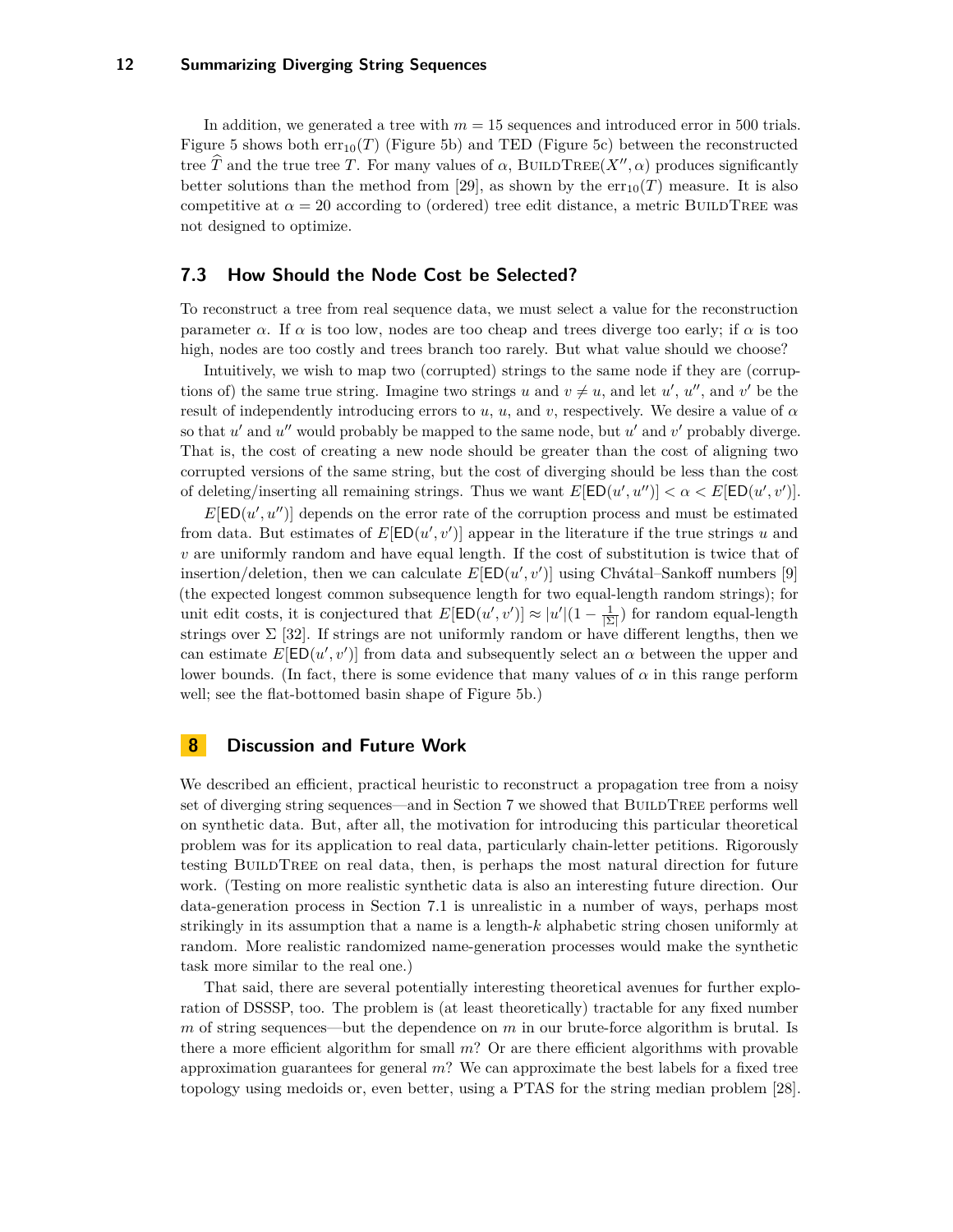Identifying the best tree topology seems more challenging, but perhaps this topological source of error in BuildTree (or some other heuristic) can be bounded.

There is another set of interesting open questions related to efficient algorithms for DSSSP when  $\lambda$  is small. (At the other extreme, the problem remains intractable when  $\lambda$  is very large: even if the optimal tree's topology is the trivial non-branching one, as in Figure [2b,](#page-5-0) choosing the labels requires repeatedly solving instances of the NP-hard string median problem.)

DSSSP is trivial when  $\lambda = 0$ ; the diverge-at-the-root tree (as in Figure [2e\)](#page-5-0) is optimal, with total cost 0. Even for strictly positive but small values of  $\lambda$ , there is an easy solution: if  $\lambda \leq \frac{1}{nm}$ , it optimal to diverge upon encountering even a one-character difference between strings (i.e., the optimal summary tree is precisely the trie representation of the set *X*). Do related approaches make the problem tractable for bigger values of  $\lambda$ —e.g., if  $\lambda$  is small enough that we can only afford a bounded budget of edits in node labels? For how large a value of  $\lambda$  are there exact polynomial-time algorithms?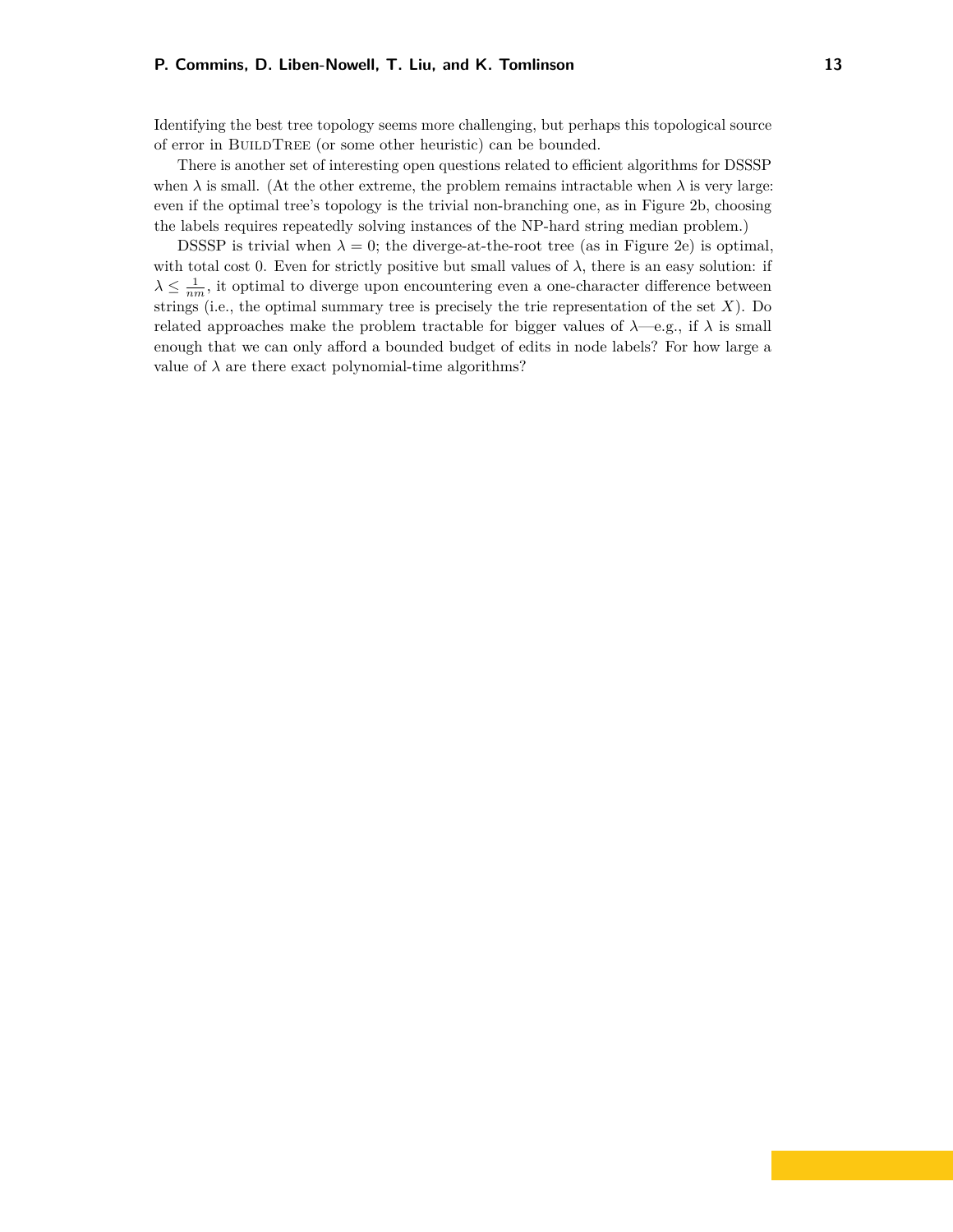#### **References**

- <span id="page-13-11"></span>**1** Lada Adamic, Thomas Lento, Eytan Adar, and Pauline Ng. Information evolution in social networks. In *International Conference on Web Search and Data Mining (WSDM'16)*, 2016.
- <span id="page-13-14"></span>**2** Sebastian Baltes, Christoph Treude, and Stephan Diehl. Sotorrent: Studying the origin, evolution, and usage of Stack Overflow code snippets. In *International Conference on Mining Software Repositories (MSR'19)*, pages 191–194, 2019.
- <span id="page-13-4"></span>**3** Charles Bennett, Ming Li, and Bin Ma. Chain letters and evolutionary histories. *Scientific American*, 288(6):76–81, 2003.
- <span id="page-13-3"></span>**4** Eric Brill and Robert Moore. An improved error model for noisy channel spelling correction. In *Proc. Association for Computational Linguistics (ACL'00)*, pages 286–293, 2000.
- <span id="page-13-6"></span>**5** Theresa Bullard, John Freudenthal, Serine Avagyan, and Bart Kahr. Test of Cairns-Smith's 'crystals-as-genes' hypothesis. *Faraday Discussions*, 136:231–245, 2007.
- <span id="page-13-7"></span>**6** Alexander Graham Cairns-Smith. *Seven clues to the origin of life: a scientific detective story*. Cambridge University Press, 1990.
- <span id="page-13-15"></span>**7** Humberto Carrillo and David Lipman. The multiple sequence alignment problem in biology. *SIAM Journal on Applied Mathematics*, pages 1073–1082, 1988.
- <span id="page-13-2"></span>**8** Flavio Chierichetti, David Liben-Nowell, and Jon Kleinberg. Reconstructing patterns of information diffusion from incomplete observations. In *Advances in Neural Information Processing Systems (NeurIPS'11)*, pages 792–800, 2011.
- <span id="page-13-23"></span>**9** Vacláv Chvátal and David Sankoff. Longest common subsequences of two random sequences. *Journal of Applied Probability*, 12(2):306–315, 1975.
- <span id="page-13-8"></span>**10** Rene De La Briandais. File searching using variable length keys. In *Western Joint Computer Conference*, pages 295–298, 1959.
- <span id="page-13-20"></span>**11** Colin de la Higuera and Francisco Casacuberta. Topology of strings: Median string is NP-complete. *Theoretical Computer Science*, 230(1-2):39–48, 2000.
- <span id="page-13-17"></span>**12** Russell Doolittle. Reconstructing history with amino acid sequences. *Protein Science*, 1(2):191– 200, 1992.
- <span id="page-13-0"></span>**13** Da-Fei Feng and Russell Doolittle. Progressive sequence alignment as a prerequisite to correct phylogenetic trees. *Journal of Molecular Evolution*, 25(4):351–360, 1987.
- <span id="page-13-19"></span>**14** Campbell Bryce Fraser. *Subsequences and supersequences of strings*. PhD thesis, University of Glasgow, 1995.
- <span id="page-13-9"></span>**15** Edward Fredkin. Trie memory. *Communications of the ACM*, 3(9):490–499, September 1960.
- <span id="page-13-12"></span>**16** Adrien Friggeri, Lada Adamic, Dean Eckles, and Justin Cheng. Rumor cascades. In *Eighth International AAAI Conference on Weblogs and Social Media (ICWSM'14)*, 2014.
- <span id="page-13-1"></span>**17** Benjamin Golub and Matthew Jackson. Using selection bias to explain the observed structure of Internet diffusions. *Proceedings of the National Academy of Sciences*, 107(23):10833–10836, 2010.
- <span id="page-13-18"></span>**18** Trevor Hastie, Robert Tibshirani, and Jerome Friedman. *The Elements of Statistical Learning: Data Mining, Inference, and Prediction*. Springer, 2009.
- <span id="page-13-22"></span>**19** Tim Henderson. Zhang-Shasha: Tree edit distance in Python. [https://github.com/timtadh/](https://github.com/timtadh/zhang-shasha) [zhang-shasha](https://github.com/timtadh/zhang-shasha), 2019.
- <span id="page-13-13"></span>**20** Manoel Horta Ribeiro, Kristina Gligoric, and Robert West. Message distortion in information cascades. In *The World Wide Web Conference (WWW'19)*, pages 681–692, 2019.
- <span id="page-13-5"></span>**21** Folgert Karsdorp and Antal Van den Bosch. The structure and evolution of story networks. *Royal Society Open Science*, 3(6):160071, 2016.
- <span id="page-13-16"></span>**22** John Kececioglu. The maximum weight trace problem in multiple sequence alignment. In *Symposium on Combinatorial Pattern Matching (CPM'93)*, pages 106–119, 1993.
- <span id="page-13-21"></span>**23** Joseph Kruskal. An overview of sequence comparison: Time warps, string edits, and macromolecules. *SIAM Review*, 25(2):201–237, 1983.
- <span id="page-13-10"></span>**24** Ravi Kumar, Mohammad Mahdian, and Mary McGlohon. Dynamics of conversations. In *Intl. Conference on Knowledge Discovery and Data Mining (KDD'10)*, pages 553–562, 2010.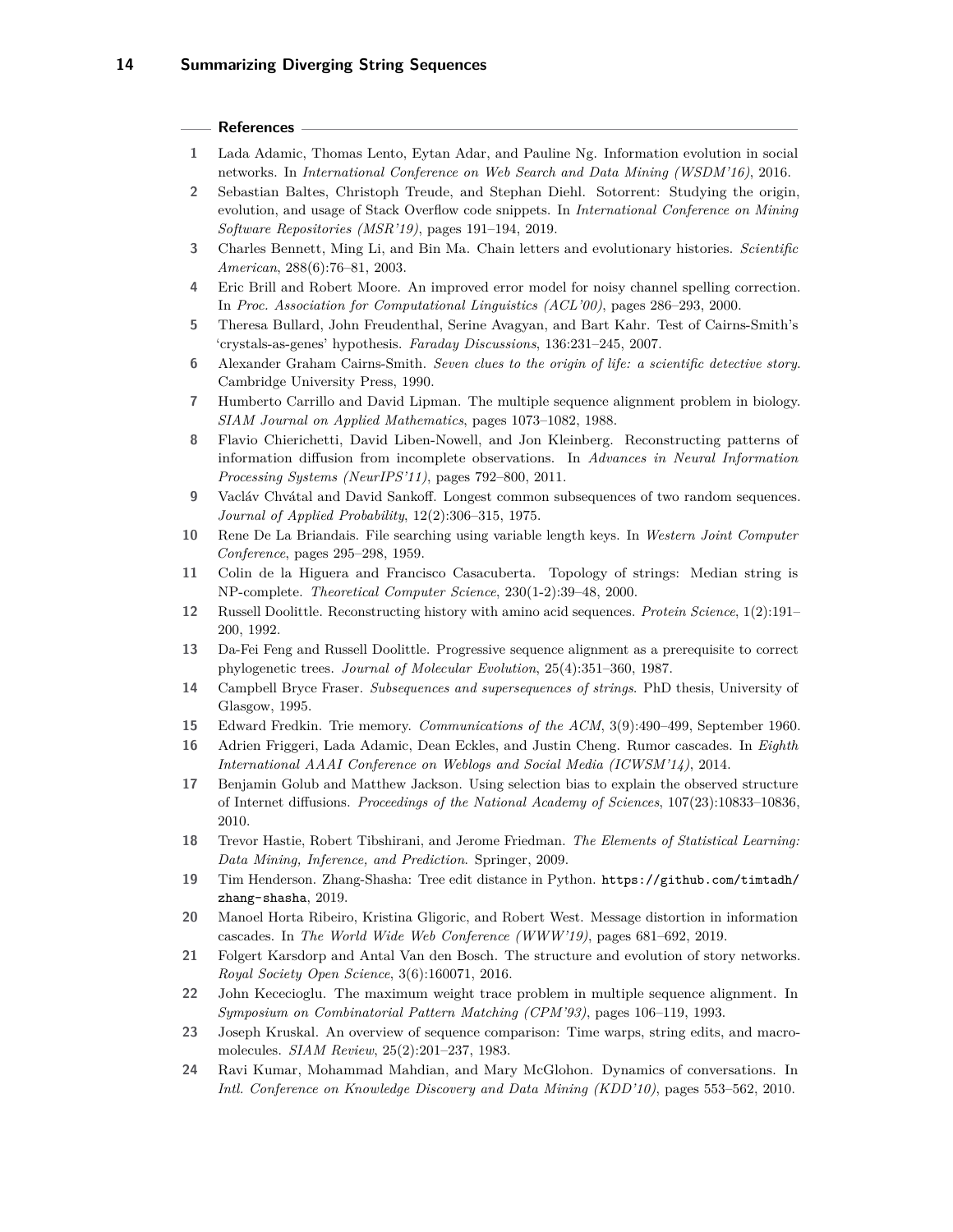- <span id="page-14-5"></span>**25** Jure Leskovec, Lars Backstrom, and Jon Kleinberg. Meme-tracking and the dynamics of the news cycle. In *Intl. Conference on Knowledge Discovery and Data Mining (KDD'09)*, pages 497–506, 2009.
- <span id="page-14-13"></span>**26** Vladimir Levenshtein. Binary codes capable of correcting deletions, insertions and reversals. *Soviet Physics Doklady*, 10(8):707–710, 1966.
- <span id="page-14-9"></span>**27** Heng Li and Nils Homer. A survey of sequence alignment algorithms for next-generation sequencing. *Briefings in Bioinformatics*, 11(5):473–483, 2010.
- <span id="page-14-21"></span>**28** Ming Li, Bin Ma, and Lusheng Wang. Finding similar regions in many sequences. *Journal of Computer and System Sciences*, 65(1):73–96, 2002.
- <span id="page-14-0"></span>**29** David Liben-Nowell and Jon Kleinberg. Tracing information flow on a global scale using Internet chain-letter data. *Proceedings of the National Academy of Sciences*, 105(12):4633–4638, 2008.
- <span id="page-14-3"></span>**30** Daniel Lopresti. Block edit models for approximate string matching. *Theoretical Computer Science*, 181(1):159–179, 1997.
- <span id="page-14-8"></span>**31** Luke Matthews, Jamie Tehrani, Fiona Jordan, Mark Collard, and Charles Nunn. Testing for divergent transmission histories among cultural characters: A study using Bayesian phylogenetic methods and Iranian tribal textile data. *PLoS ONE*, 6(4), 2011.
- <span id="page-14-20"></span>**32** Gonzalo Navarro. A guided tour to approximate string matching. *ACM Computing Surveys*, 33(1):31–88, 2001.
- <span id="page-14-15"></span>**33** François Nicolas and Eric Rivals. Hardness results for the center and median string problems under the weighted and unweighted edit distances. *Journal of Discrete Algorithms*, 3(2-4):390– 415, 2005. Previously in CPM'03.
- <span id="page-14-1"></span>**34** Kemal Oflazer. Error-tolerant finite-state recognition with applications to morphological analysis and spelling correction. *Computational Linguistics*, 22(1):73–89, 1996.
- <span id="page-14-14"></span>**35** Kari-Jouko Räihä and Esko Ukkonen. The shortest common supersequence problem over binary alphabet is NP-complete. *Theoretical Computer Science*, 16(2):187–198, 1981.
- <span id="page-14-10"></span>**36** Benjamin Raphael, Degui Zhi, Haixu Tang, and Pavel Pevzner. A novel method for multiple alignment of sequences with repeated and shuffled elements. *Genome Research*, 14(11):2336– 2346, 2004.
- <span id="page-14-11"></span>**37** David Sankoff. Minimal mutation trees of sequences. *SIAM Journal on Applied Mathematics*, 28(1):35–42, 1975.
- <span id="page-14-16"></span>**38** David Sankoff, Robert Cedergren, and Guy Lapalme. Frequency of insertion-deletion, transversion, and transition in the evolution of 5S ribosomal RNA. *Journal of Molecular Evolution*, 7(2):133–149, 1976.
- <span id="page-14-6"></span>**39** Matthew Simmons, Lada Adamic, and Eytan Adar. Memes online: Extracted, subtracted, injected, and recollected. In *International Conference on Web and Social Media (ICWSM'11)*, 2011.
- <span id="page-14-7"></span>**40** Jamshid Tehrani. The phylogeny of Little Red Riding Hood. *PLOS One*, 8(11):e78871, 2013.
- <span id="page-14-2"></span>**41** Robert Wagner. Order-n correction for regular languages. *Communications of the ACM*, 17(5):265–268, May 1974.
- <span id="page-14-12"></span>**42** Michael Waterman, Temple Smith, and William Beyer. Some biological sequence metrics. *Advances in Mathematics*, 20(3):367–387, 1976.
- <span id="page-14-17"></span>**43** Henry William Watson and Francis Galton. On the probability of the extinction of families. *The Journal of the Anthropological Institute of Great Britain and Ireland*, 4:138–144, 1875.
- <span id="page-14-4"></span>**44** Carola Wenk. Applying an edit distance to the matching of tree ring sequences in dendrochronology. In *Symposium on Combinatorial Pattern Matching (CPM'99)*, pages 223–242, 1999.
- <span id="page-14-19"></span>**45** Kaizhong Zhang and Dennis Shasha. Simple fast algorithms for the editing distance between trees and related problems. *SIAM Journal on Computing*, 18(6):1245–1262, 1989.
- <span id="page-14-18"></span>**46** Kaizhong Zhang, Rick Statman, and Dennis Shasha. On the editing distance between unordered labeled trees. *Information Processing Letters*, 42(3):133–139, 1992.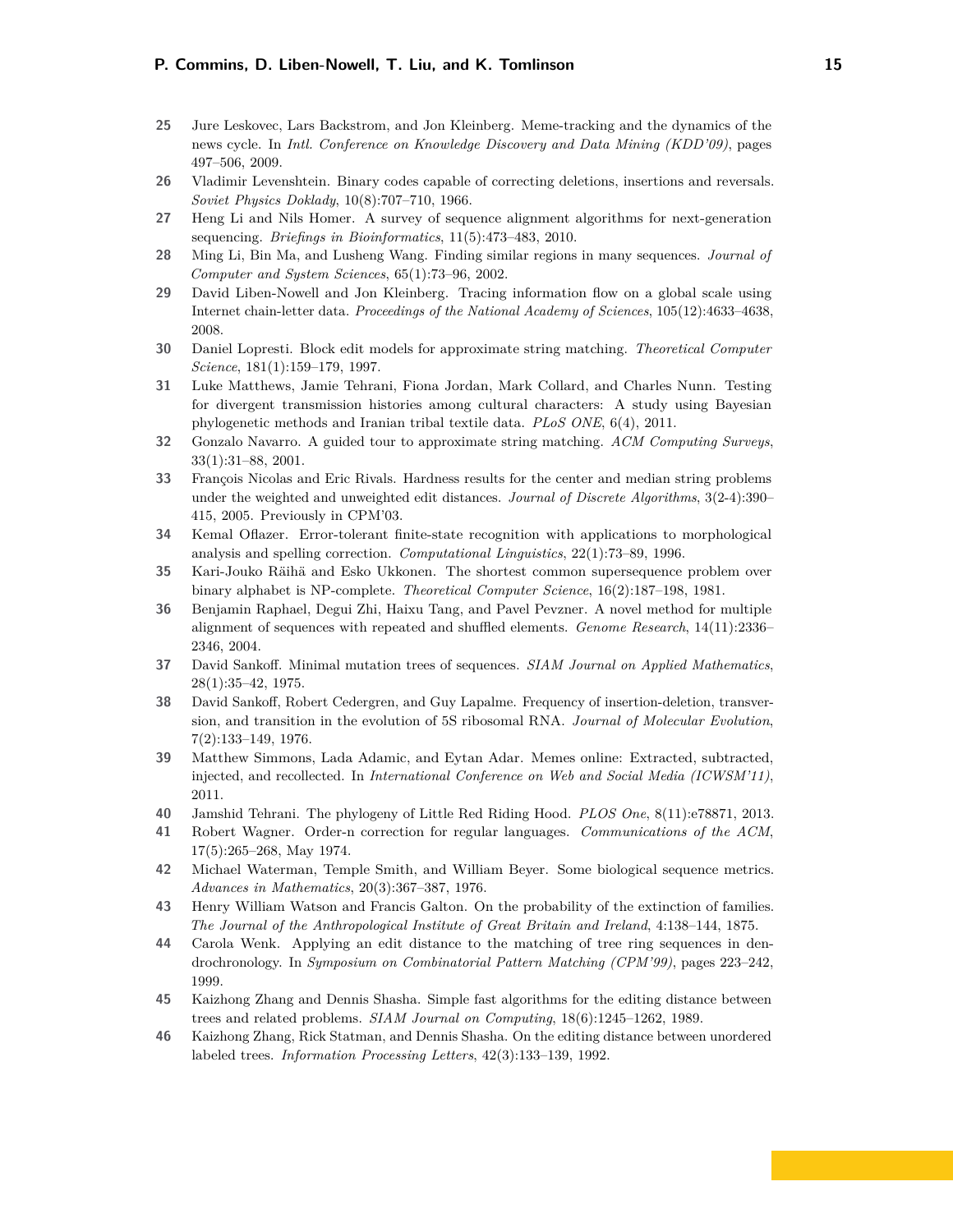# <span id="page-15-0"></span>**A Proofs Omitted from the Main Paper**

### **A.1 Proofs from Section [3](#page-3-1)**

**Theorem 4.1.** *The tree*  $T^* := \text{BULDBIFURCATION}(x, y, \lambda)$  *is an optimal summary tree for the string sequences*  $\{x, y\}$  *with node cost*  $\lambda$ *. Specifically,*  $\text{err}_{\lambda}(T^*) = \text{EDG}(x, y, \lambda)$ *.* 

**Proof.** We show that  $T^* := \text{BULDBIFURCATION}(x, y, \lambda)$  satisfies  $\text{err}_{\lambda}(T^*) \leq \text{EDG}(x, y, \lambda)$ (Lemma [A.1\)](#page-15-1), and that  $err_{\lambda}(T) \geq EDG(x, y, \lambda)$  for any valid summary tree *T* (Lemma [A.2\)](#page-15-2). Thus  $T^*$  is optimal.

<span id="page-15-1"></span> $\blacktriangleright$  **Lemma A.1.** *The tree*  $T^*$  *built by* BUILDBIFURCATION $(x, y, \lambda)$  *has*  $\text{err}_{\lambda}(T^*) \leq \text{EDG}(x, y, \lambda)$ *.* 

**Proof.** By induction on the lengths of *x* and *y*.

*Base Case:* If at least one of *x* and *y* are empty, then suppose without loss of generality that *x* is empty. Then the optimal EDG alignment of *x* and *y* diverges immediately, with a cost of  $EDG(x, y, \lambda) = \lambda |y|$ . Thus, BUILDBIFURCATION returns the path  $T^*$  labeled by *y*, which has  $\text{err}_{\lambda}(T^*) = \lambda |y|$ . Therefore  $\text{err}_{\lambda}(T^*) \leq \text{EDG}(x, y)$ .

*Inductive Case:* Assume *x* and *y* are both non-empty sequences. Consider the possible cases for the EDG alignment:

- **a.** EDG *chooses to align*  $x_1$  *and*  $y_1$  *with each other.* Then  $EDG(1, 1, \lambda) = EDG(2, 2, \lambda) + \lambda + \lambda$  $ED(x_1, y_1)$ . The tree produced in this case has its top non-sentinel node labeled by  $x_1$ followed by the subtree BUILDBIFURCATION $(x_{2...|x|}, y_{2...|y|}, \lambda)$ . By inductive hypothesis, the error of the subtree is at most  $EDG(2, 2, \lambda)$ . One possible AED alignment of x to labelseq<sub>T</sub><sup>\*</sup> ( $v_x$ ) substitutes  $x_1$  for [labelseq<sub>T</sub><sup>\*</sup> ( $v_x$ )]<sub>1</sub> =  $x_1$ , and a possible alignment of *y* to labelseq<sub>*T*</sub> ∗ (*v<sub>y</sub>*) substitutes *y*<sub>1</sub> for [labelseq<sub>*T*</sub> ∗ (*v<sub>y</sub>*)]<sub>1</sub> = *x*<sub>1</sub>. Using these (potentially suboptimal) alignments, the error of the tree would be at most  $EDG(2, 2, \lambda) + \lambda + ED(x_1, y_1)$ , which is exactly the cost of  $EDG(x, y, \lambda)$ . The optimal AED alignment must have cost less than or equal to this particular alignment, so  $err_{\lambda}(T^*) \leq EDG(x, y, \lambda)$ .
- <span id="page-15-3"></span>**b.** EDG *chooses to align*  $y_1$  *with*  $\varepsilon$ . Then  $EDG(1, 1, \lambda) = EDG(1, 2, \lambda) + \lambda + ED(\varepsilon, y_1)$ . The tree produced in this case has its top non-sentinel node labeled by *y*<sup>1</sup> with the subtree produced by BUILDBIFURCATION $(x_{1...|x|}, y_{2...|y|}, \lambda)$ . By the inductive hypothesis, the error of the subtree is at most  $EDG(1, 2, \lambda)$ . One possible AED alignment of *x* to labelseq<sub> $T^*$ </sub> $(v_x)$ inserts  $[\mathsf{labelseq}_{T^*}(v_x)]_1 = y_1$  and then optimally aligns x to the rest of  $\mathsf{labelseq}_{T^*}(v_x)$ . Similarly, one alignment of *y* to labelseq<sub>*T*</sub> ∗ (*v<sub>y</sub>*) substitutes *y*<sub>1</sub> for [labelseq<sub>*T*</sub> ∗ (*v<sub>y</sub>*)]<sub>1</sub> = *y*<sub>1</sub> and optimally aligns the rest. Therefore, the total error of the tree produced by  $EDG(1, 1, \lambda)$ with this alignment is at most  $EDG(1, 2, \lambda) + \lambda + ED(\varepsilon, y_1)$ , which is indeed the cost of  $EDG(x, y, \lambda)$ . The optimal AED alignment must have cost less than or equal to this alignment, so  $\text{err}_{\lambda}(T^*) \leq \text{EDG}(x, y, \lambda)$ .
- **c.** EDG *chooses to align*  $x_1$  *with*  $\varepsilon$ . This case is symmetric to Case [\(b\)](#page-15-3).
- **d.** EDG *chooses to diverge immediately.* Then  $EDG(x, y, \lambda) = \lambda |x| + \lambda |y|$ . BUILDBIFURCATION constructs *T* <sup>∗</sup> by labeling two paths by *x* and *y* and placing them under a sentinel root. This tree  $T^*$  has  $\text{err}_{\lambda}(T^*) = \lambda |x| + \lambda |y| \le \text{EDG}(x, y, \lambda).$
- <span id="page-15-2"></span> $\blacktriangleright$  **Lemma A.2.** EDG( $x, y, \lambda$ )  $\leq$  err $_{\lambda}(T)$  *for any valid tree T representing x and y.*

**Proof.** We proceed by induction on the lengths of *x* and *y*.

*Base Case:* If at least one of *x* and *y* are empty sequences, then suppose without loss of generality that *x* is empty. The optimal EDG alignment gives up immediately, for a cost of *λ*|*y*|. Any tree *T* representing *x* and *y* must have at least |*y*| nodes for  $\mathsf{AED}(y, \mathsf{labelseq}_T(v_y))$ to be defined, so  $err_{\lambda}(T) \geq \lambda |y|$ . Thus  $EDG(x, y, \lambda) \leq err_{\lambda}(T)$ .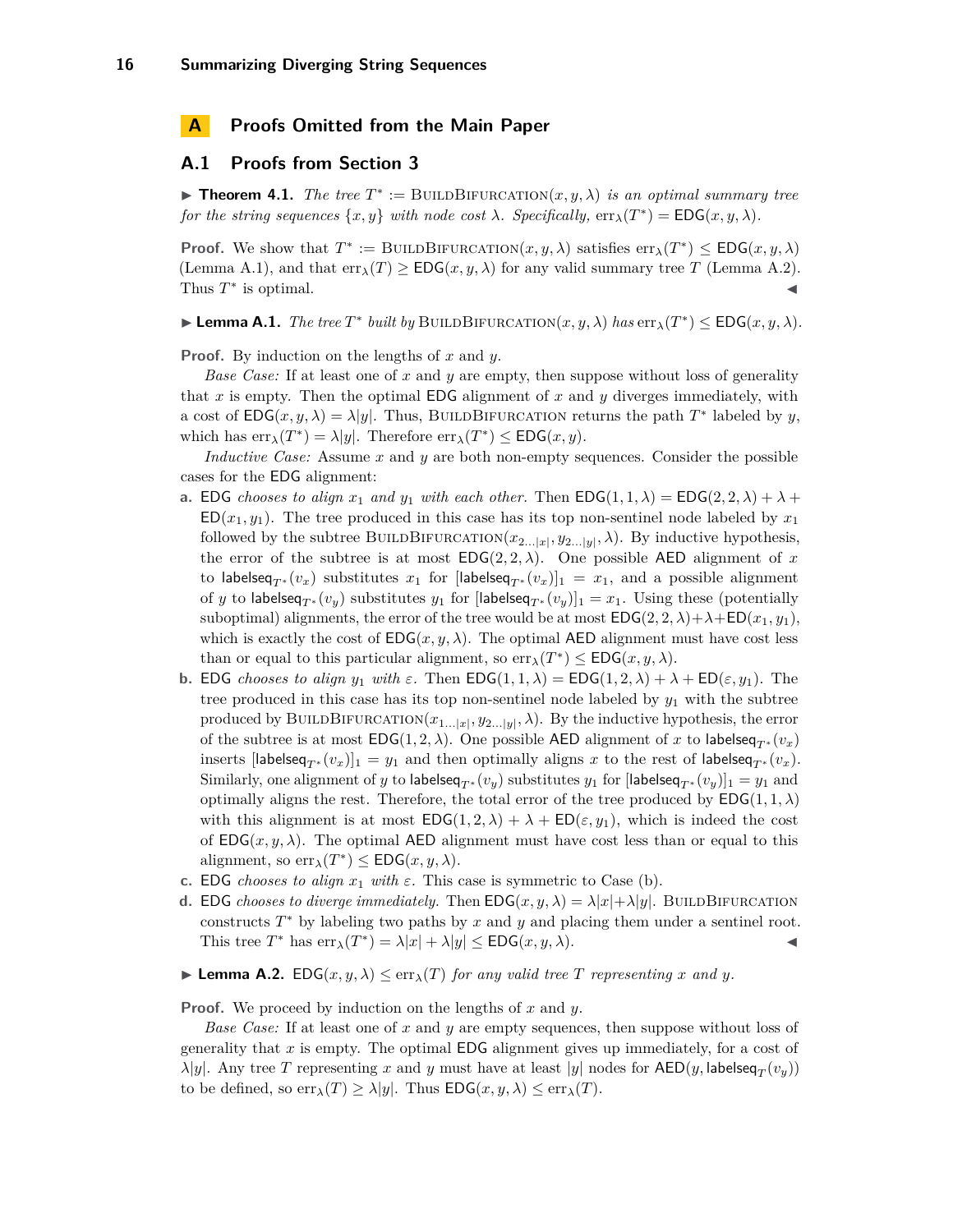*Inductive Case:* Assume *x* and *y* are both non-empty sequences and let *T* be any valid tree representing *x* and *y*. If the root of *T* has more than two children, we can strictly decrease  $\text{err}_{\lambda}(T)$  by deleting the children (and their subtrees) that do not contribute to labelseq $_T(v_x)$ or labelseq $_T(v_y)$ , bringing the number of children down to at most two. We can therefore ignore this case. If the (sentinel) root of *T* has exactly two children, then *T* must have at least  $|x|+|y|$  non-sentinel nodes to be valid, so  $\text{err}_{\lambda}(T) \geq \lambda |x| + \lambda |y|$ . One possible EDG alignment gives up immediately for a cost of  $\lambda |x| + \lambda |y|$ , so  $EDG(x, y, \lambda) \leq \lambda |x| + \lambda |y| \leq \text{err}_{\lambda}(T)$ .

Now suppose the sentinel root of  $T$  has one child labeled  $\ell$ . Call the subtree under this node  $T'$  (adding a sentinel root to  $T'$  to ensure it is a tree). Consider the cases for the optimal AED alignments of  $x$  and  $y$  to their paths in  $T$ , with respect to  $\ell$ .

- **a.** If  $x_1$  and  $y_1$  are both substituted for  $\ell$  in the optimal alignments, then  $err_\lambda(T) = err_\lambda(T') +$  $\lambda + \mathsf{ED}(x_1, \ell) + \mathsf{ED}(y_1, \ell)$ . Notice that *T*' is a summary tree of  $x_{2...|x|}$  and  $y_{2...|y|}$ . By the inductive hypothesis,  $EDG(2, 2, \lambda) \leq err_{\lambda}(T')$ . One possible EDG alignment substitutes  $x_1$ for  $y_1$ , with a cost of  $EDG(2, 2, \lambda) + \lambda + ED(x_1, y_1) \leq err_\lambda(T') + \lambda + ED(x_1, \ell) + ED(y_1, \ell)$ (using the triangle inequality for edit distance). Thus  $EDG(x, y, \lambda) \leq \text{err}_{\lambda}(T)$ .
- <span id="page-16-0"></span>**b.** If  $x_1$  is substituted for  $\ell$  and  $\ell$  is inserted against  $y$  in the optimal alignment, then  $\text{err}_{\lambda}(T) = \text{err}_{\lambda}(T') + \lambda + \text{ED}(x_1, \ell) + \text{ED}(\ell, \varepsilon)$ . Notice that  $T'$  is a summary tree of  $x_{2...|x|}$  and  $y_{1...|\mathbf{y}|}$ . By the inductive hypothesis,  $\textsf{EDG}(2,1,\lambda) \leq \text{err}_{\lambda}(T')$ . One possible EDG alignment deletes  $x_1$ , with a cost of  $EDG(2, 1, \lambda) + \lambda + ED(x_1, \varepsilon) \le \text{err}_{\lambda}(T') + \lambda + ED(x_1, \ell) + ED(\ell, \varepsilon)$ (using the triangle inequality for edit distance). Thus  $EDG(x, y, \lambda) \leq \text{err}_{\lambda}(T)$ .
- **c.** The case where  $y_1$  is substituted for  $\ell$  and  $\ell$  is inserted against *x* is symmetric to Case [\(b\)](#page-16-0).
- **d.** If  $\ell$  is inserted against both  $x$  and  $y$ , then  $T'$  is a summary tree of  $x$  and  $y$  with smaller error. We can thus reduce this case to one of the previous cases.

## **A.2 Proofs from Section [5](#page-6-2)**

As suggested in Section [5,](#page-6-2) a reduction from the String Median problem shows that DSSSP is hard for sufficiently large  $\lambda$ —large enough that the optimal summary tree never branches even if all *m* string sequences have length 1. While the reduction from Median String is simpler, we also provide an alternative reduction from Shortest Common Supersequence (SCS) [\[35\]](#page-14-14), which applies for smaller  $\lambda$  as well. (Note that SCS is hard in general, but for a small number of strings it is efficiently solvable  $[14]$ .)

▶ **Theorem 5.1.** *DSSSP* (for an arbitrary number *m* of string sequences) is NP-hard.

**Proof.** Given an instance of SCS consisting of a set of strings  $\{x_1, \ldots, x_m\}$ , construct the following instance of DSSSP. Let  $\lambda = 1$  and treat each string  $x_i$  as a sequence of singlecharacter strings. Additionally, set the ED cost of non-identical substitutions and deletions to  $\infty$  and the cost of identical substitutions and insertions to 0.

Let *s* be the length of the SCS of  $\{x_1, \ldots, x_m\}$ . In this DSSSP instance, one possible summary tree  $T^*$  consists of a single length-*s* path labeled by the SCS of  $\{x_1, \ldots, x_m\}$ .

To show that  $T^*$  is optimal, we show that any finite-error summary tree  $T'$  can be converted into a path labeled by a supersequence of  $\{x_1, \ldots, x_m\}$  without increasing its error. Note that the  $AED$  alignments in  $T'$  must have only insertions and substitutions of identical symbols if  $\text{err}_{\lambda}(T')$  is finite. To convert  $T'$  into a path, pick an arbitrary leaf *v* of  $T'$ . If  $T'$ is not a path already, then it has some branch that diverges from the root-to-*v* path. Take the branch after this divergence and move its root to be a child of  $v$ .  $T'$  now has one fewer leaf, but the same number of nodes. Moreover, the AED alignments still have cost zero, as we can align strings to their modified paths in  $T'$  by using more zero-cost insertions. By repeating this process until only one leaf remains, we can convert  $T'$  into a path with the